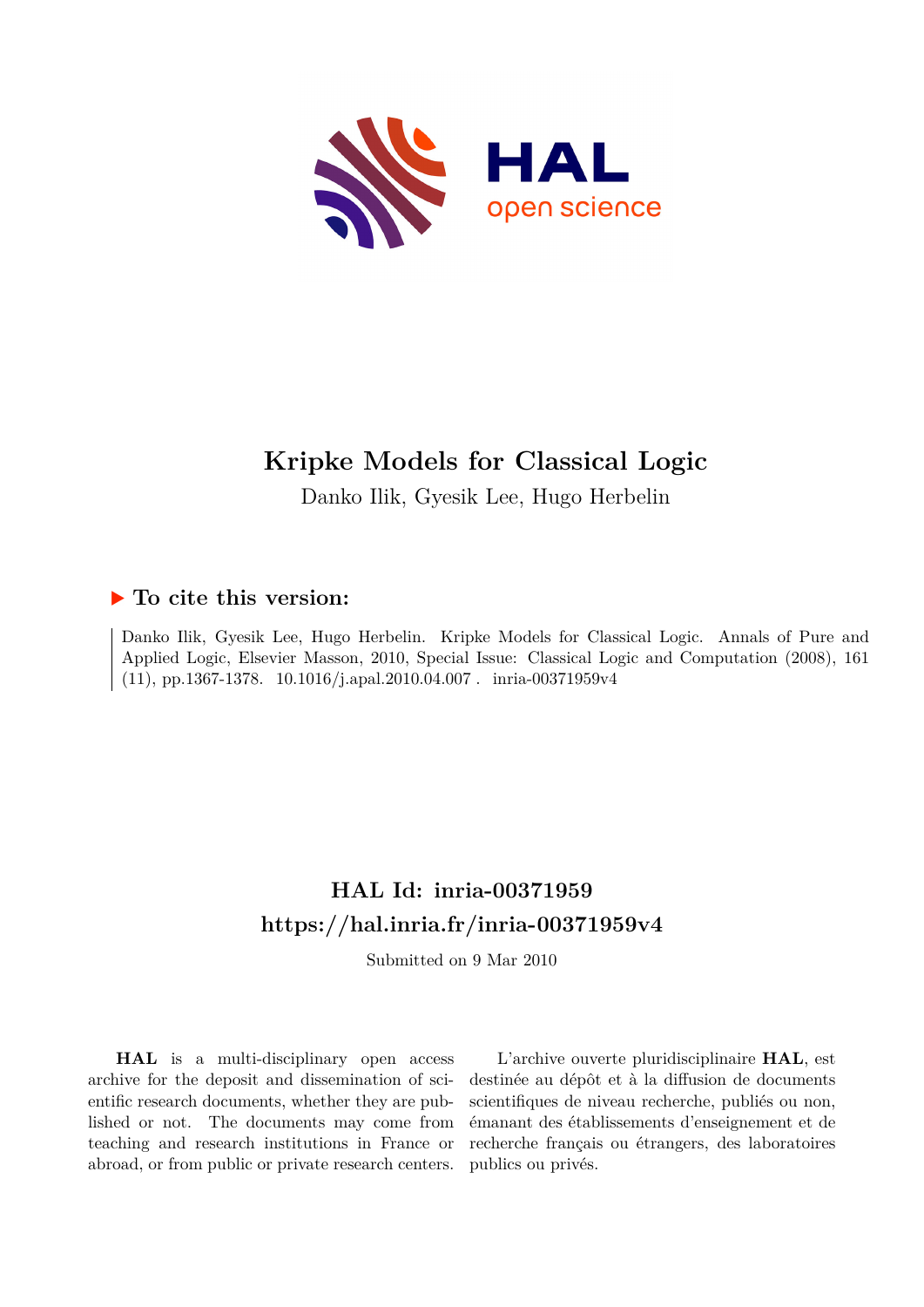## Kripke Models for Classical Logic

Danko Ilik<sup>a</sup>, Gyesik Lee<sup>b,\*</sup>, Hugo Herbelin<sup>c</sup>

*<sup>a</sup>Ecole Polytechnique. Address: INRIA PI.R2, 23 avenue d'Ita ´ lie, CS 81321, 75214 Paris Cedex 13, France E-mail: danko.ilik@polytechnique.edu <sup>b</sup>ROSAEC Center. Address: Bldg 138, Seoul National University, 171-742 Seoul, Korea. E-mail: gslee@ropas.snu.ac.kr c INRIA. Address: INRIA PI.R2, 23 avenue d'Italie, CS 81321, 75214 Paris Cedex 13, France. E-mail: hugo.herbelin@inria.fr*

## **Abstract**

We introduce a notion of Kripke model for classical logic for which we constructively prove soundness and cut-free completeness. We discuss the novelty of the notion and its potential applications.

*Key words:* Kripke model, classical logic, sequent calculus, lambda mu calculus, classical realizability, normalization by evaluation *2000 MSC:* 03F99, 03H05, 03B30, 03B40

#### **1. Introduction**

Kripke models have been introduced as means of giving semantics to modal logics and were later used to give semantics for intuitionistic logic as well, cf. [22, 23]. The purpose of the present paper is to show that Kripke models can also be used as semantics for *classical* logic. Of course, Kripke semantics can be indirectly assigned to classical logic by means of some appropriate double-negation translation, as in [3], but our goal here is to provide a *direct* presentation of a notion of Kripke semantics for classical logic.

We will use the  $LK_{\mu\tilde{\mu}}$  sequent calculus of [8] to represent proofs, but the conclusions given apply to any complete formal system for classical logic. There are at least two reasons for choosing  $LK_{\mu\tilde{\mu}}$ : first, it is a typing system for a calculus very close to  $\lambda$ -calculus and we are ultimately interested in the computational content of classical logic; second, the symmetry of left/right distinguished formulae of  $LK_{\mu\tilde{\mu}}$  allows to give two dual notions of models, of which only one needs to be, and is, presented in this paper, while the other can be derived by analogy.

This paper is organised as follows. Section 2 introduces the notion of classical Kripke model, based on two modifications to the traditional notion, and discusses the relationship between the traditional and our notion. Section 3 introduces the sequent

*Preprint submitted to Elsevier April 29, 2010*

<sup>∗</sup>For Gyesik Lee, this work was partially supported by the Engineering Research Center of Excellence Program of Korea Ministry of Education, Science and Technology(MEST) / Korea Science and Engineering Foundation(KOSEF), grant number R11-2008-007-01002-0.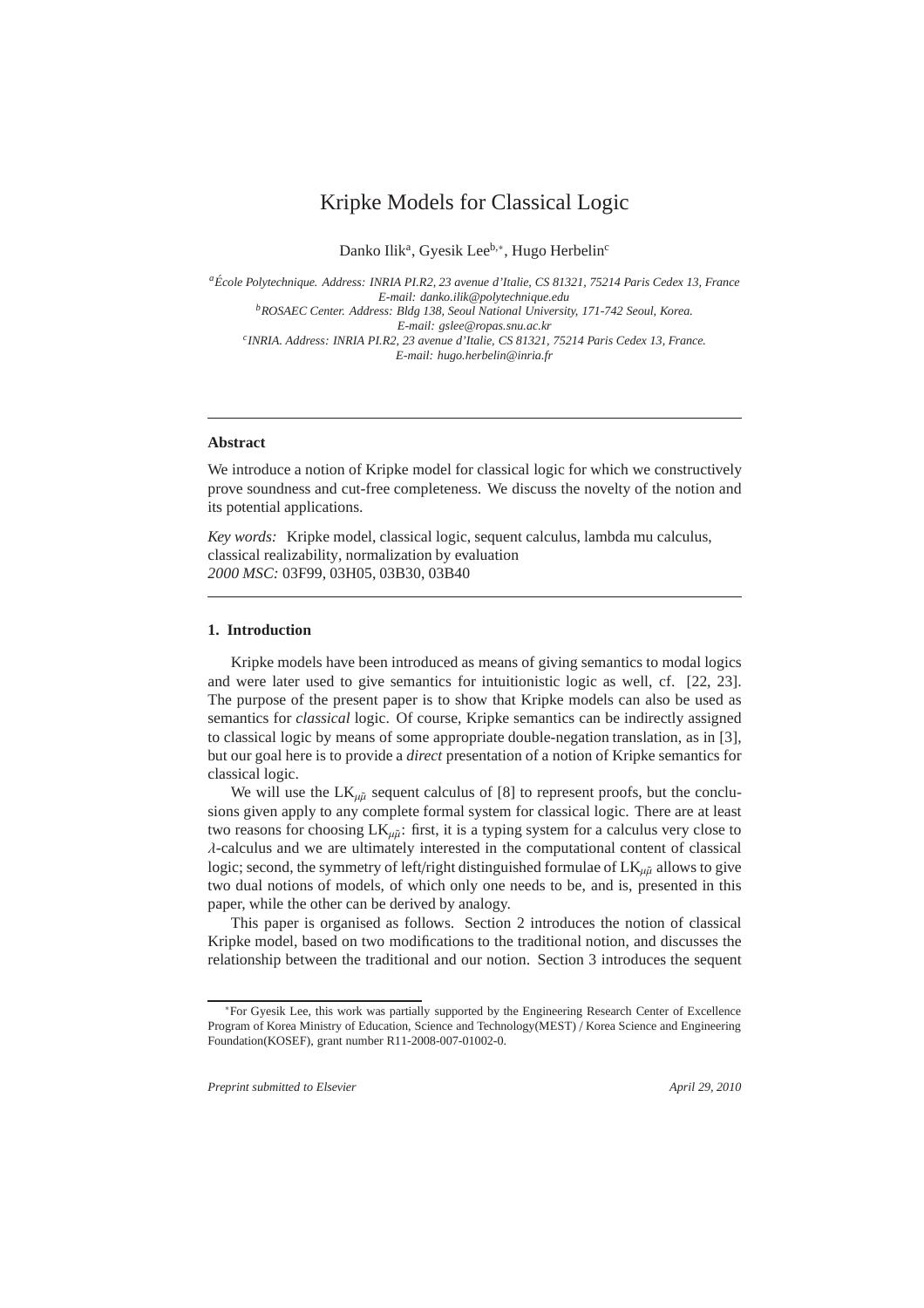calculus  $LK_{\mu\tilde{\mu}}$  and gives a soundness theorem for it. Section 4 proves a completeness theorem for a universal model constructed from the deduction system itself. Section 5 is the concluding section which discusses related and future work.

We use the standard inductive definition of predicate logic formulae for the connectives {⊤, ⊥, ∧, ∨, →, ∃, ∀}. The language has infinitely many constants. A sentence is a formula where all variables are bound by quantifiers. An atomic formula is one which is not built up from logical connectives, i.e. it is one built up of a predicate symbol. The shorthand  $\neg A$  stands for  $A \to \bot$ .

All statements and proofs are constructive.

#### **2. Classical Kripke Models**

Kripke models can be considered as the "most classical" of all the semantics for intuitionistic logic, for two reasons: first, each of the 'possible worlds' that define a Kripke model is a classical world in itself (where either an atom or its negation are true); second, it is the single of the semantics for intuitionistic logic which has only a classical proof of completeness, when disjunction and existential quantification are considered.<sup>1</sup>

In the last two decades, the Curry-Howard correspondence between intuitionistic proof systems and typed lambda-calculi has been extended to classical proof systems [17, 29, 8]. The idea for introducing direct-style Kripke models for classical logic came from their usefulness in providing normalisation-by-evaluation for intuitionistic proof systems [6, 7]. To account for a classical proof system we modify the traditional notion of Kripke model in the following two ways.

*Not taking the forcing relation as primitive.* We take as primitive the notion of "strong refutation", and define forcing in terms of it. $2$  The forcing definition we get in this way partly coincides with the traditional definition of forcing, as explained in subsection 2.1.

*Allowing certain nodes to validate absurdity.* We allow certain possible worlds to be marked as "fallible", or "exploding". This approach has been taken for Kripke models in [35], for Beth models by Friedman [31] and is necessary in order to have a constructive proof of completeness, in the view of the meta-mathematical results from  $[21, 26, 27]$ , which preclude constructive proofs<sup>3</sup> of completeness in case one wants to retain that absurdity must never be valid in a possible world $4$ .

**Definition 1.** *A* classical Kripke model *is given by a quintuple*  $(K, \leq, D, \mathbb{I}_5, \mathbb{I}_{\geq})$ *, K inhabited, such that*

<sup>&</sup>lt;sup>1</sup>There is an intuitionistic proof in [35], but it makes use of the fan theorem which is not universally recognised as constructive.

<sup>2</sup>For an alternative, see the discussion on dual models in Section 5.

<sup>&</sup>lt;sup>3</sup>Strictly speaking, the cited results show that having a constructive proof of completeness implies having a proof of Markov's Principle.

<sup>4</sup>Extending the class of Boolean models with inconsistent models is also the key to the constructive proof of the classical completeness theorem in [24]. For an analysis of that result, see [4].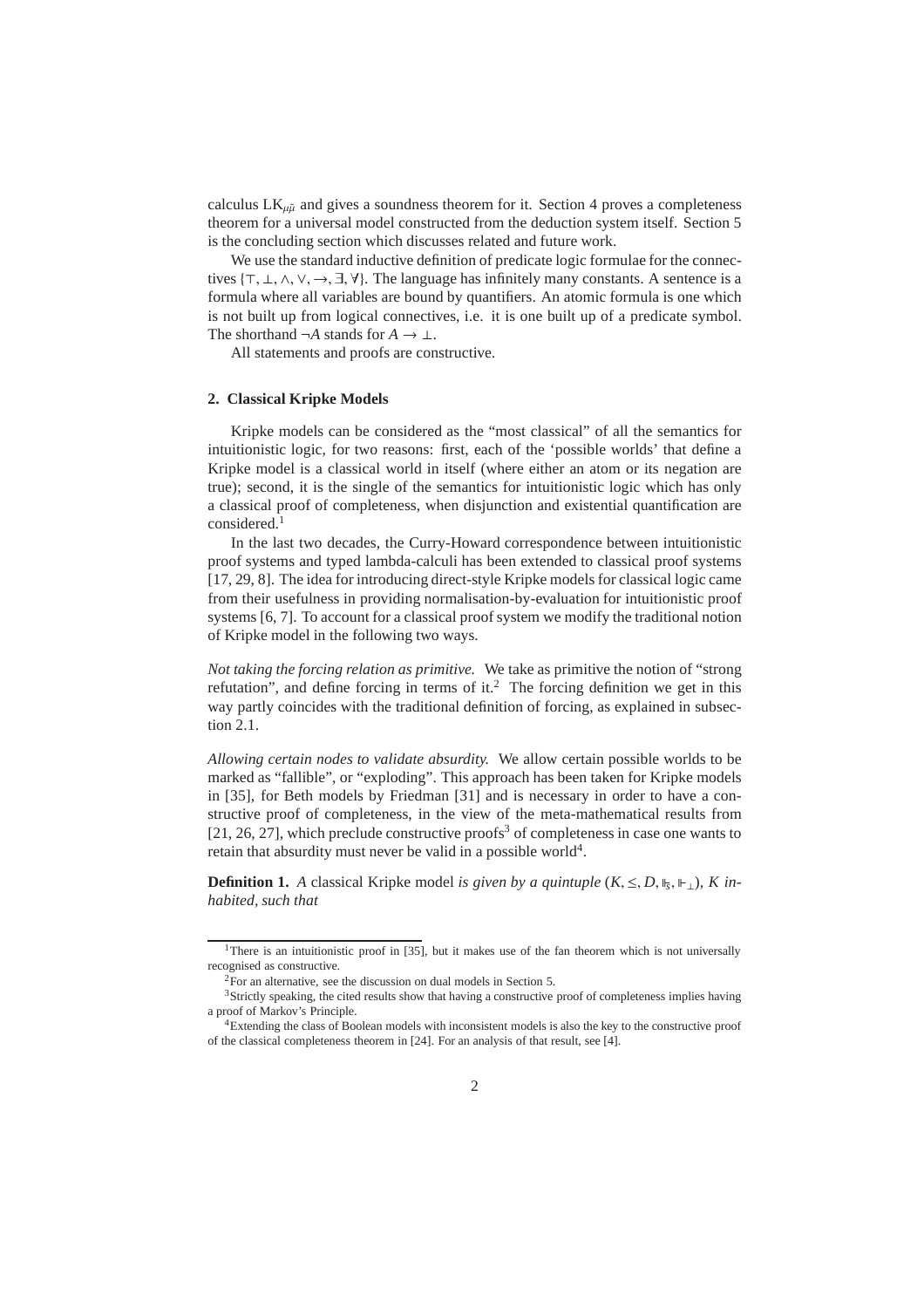- $(K, \leq)$  *is a poset of "possible worlds"*;
- *D is the "domain function" assigning sets to the elements of K such that*

 $\forall w, w' \in K, (w \leq w' \Rightarrow D(w) \subseteq D(w'))$ 

*i.e., D is monotone;*

*Let the language be extended with constant symbols for each element of* D := ∪{*D*(*w*) : *w* ∈ *K*}*.*

- (−) : (−) *<sup>s</sup> is a binary relation of "strong refutation" between worlds and atomic sentences in the extended language such that*
	- $w : X(d_1, ..., d_n) \rvert_{\mathfrak{s}} \implies d_i \in D(w)$  *for each i* ∈ {1, ..., *n*}*,*
	- $-$  *(Monotonicity)*  $w: X(d_1, ..., d_n) \Vdash_{\mathcal{S}} \& w \leq w' \Rightarrow w': X(d_1, ..., d_n) \Vdash_{\mathcal{S}}$
- (−) <sup>⊥</sup> *is a unary relation on worlds labelling a world as "exploding", which is also monotone:*

$$
w \Vdash_{\perp} \& w \leq w' \Rightarrow w' \Vdash_{\perp}.
$$

The strong refutation relation is extended from atomic to composite sentences inductively and by mutually defining the relations of *forcing* and (non-strong) *refutation*.

**Definition 2.** *The relation* (−) : (−)  $\mathbb{F}_{\bar{s}}$  *of* strong refutation is extended to *the relation between worlds w and* composite sentences *A in the extended language with constants in D*(*w*)*, inductively, together with the two new relations:*

- A sentence A is forced in the world w (notation w : $\vdash$  A) if any world w'  $\geq w$ , *which strongly refutes A, is exploding;*
- *A sentence A is refuted in the world w (notation w : A*  $\Vdash$ ) *if any world w'*  $\geq w$ , *which forces A, is exploding;*
- $w: A \wedge B \Vdash_{\mathfrak{s}} if w: A \Vdash or w: B \Vdash;$
- $w : A \vee B \Vdash_{\mathcal{S}} \mathit{if} w : A \Vdash and w : B \Vdash;$
- $w : A \rightarrow B \Vdash_{\overline{s}} if w : A \text{ and } w : B \Vdash;$
- $\bullet$  *w* :  $\forall x.A(x) \Vdash_{\mathcal{S}} \textit{if } w : A(d) \Vdash \textit{for some } d \in D(w);$
- *w* :  $\exists x.A(x) \Vdash_{\mathcal{S}} \textit{if, for any } w' \geq w \textit{ and } d \in D(w'), w' : A(d) \Vdash;$
- ⊥ *is always strongly refuted;*
- ⊤ *is never strongly refuted.*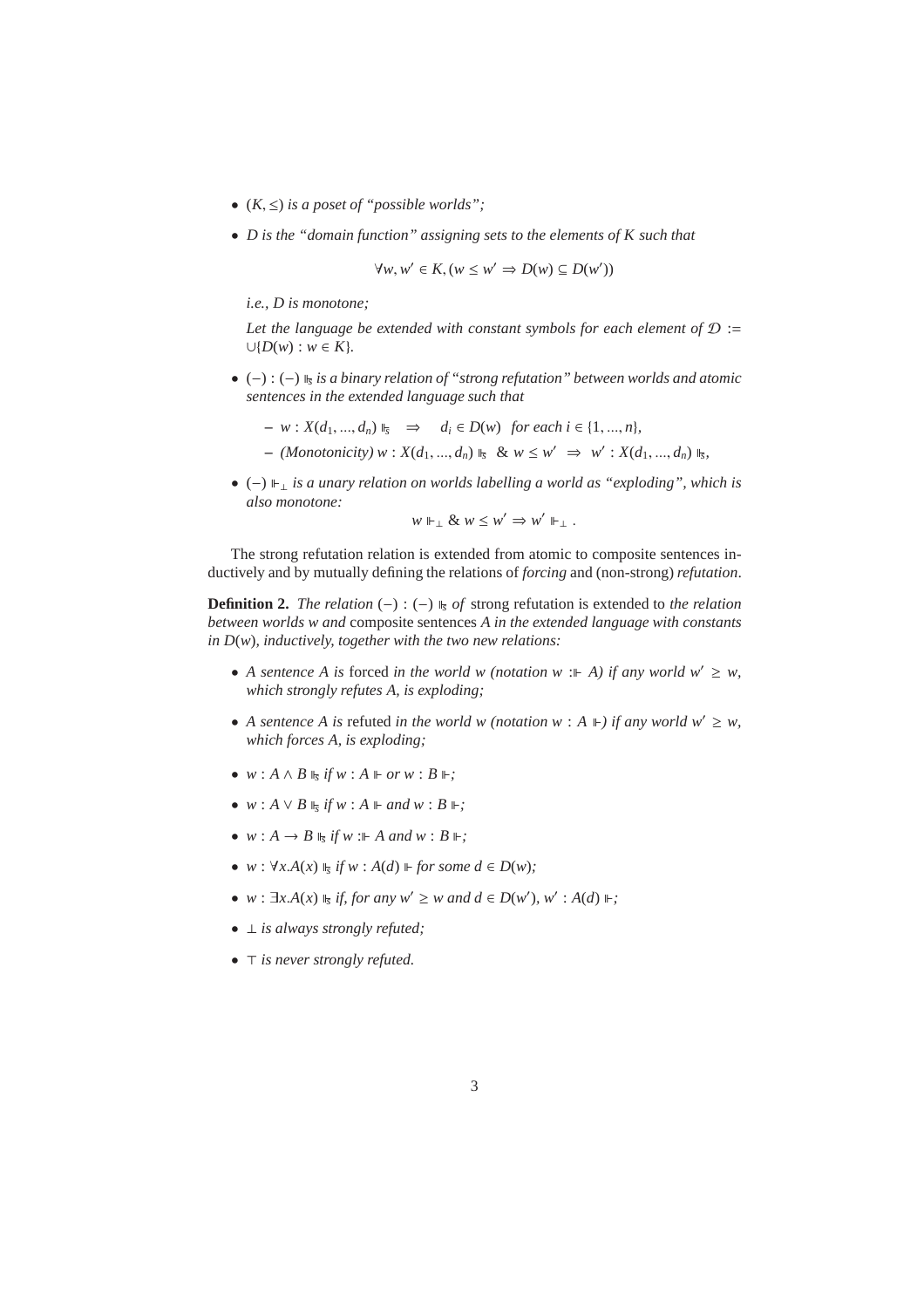The notions of forcing and refutation can be somewhat understood as the classical notions of being true and being false. However, a statement of form  $P \Rightarrow w \Vdash_{\perp}$  should not be thought of as negation of *P* at the meta-level, because in the concrete model we provide in section 4,  $w \Vdash_{\perp}$  is always an inhabited set. In other words, we never use *ex falso quodlibet* at the meta-level to handle exploding nodes.

The notion of strong refutation is more informative than the notion of (non-strong) refutation, not only because the former implies the latter, but also because, for example, having  $w : A \wedge B$   $\Vdash_{S}$  tells us which one of *A*, *B* is refuted, while  $w : A \wedge B \Vdash$  does not.

A more detailed characterisation of the notions is given in the rest of this section.

**Lemma 3.** *Strong refutation, forcing and refutation are monotone in any classical Kripke model.*

*Proof.* The monotonicity of strong refutation can be proved by induction on the formula in question, while that of forcing and refutation is obviously true.  $\Box$ 

**Lemma 4.** *Strong refutation implies refutation: In any world w and for any sentence*  $A, w: A \Vdash$  *implies*  $w: A \Vdash$ .

*Proof.* Suppose  $w : A \rvert_{\mathcal{F}}$ ,  $w' \geq w$  and  $w' : A$ . Then  $w'$  is exploding because  $w' : A \rvert_{\mathcal{F}}$ by monotonicity. Since  $w'$  was arbitrary,  $w : A \Vdash$ .  $\Box$ 

## *2.1. Relation to Traditional Forcing and Further Properties*

It is natural to ask what is the relationship between traditional intuitionistic forcing[31] and our forcing whose definition relies on a more primitive notion. Lemmas 5 and 8 give that the two notions (superficially) coincide on the fragment of formulae constructed by  $\{\rightarrow, \wedge, \forall, \top\}$ 

## **Lemma 5.** *The following statements hold.*

 $w: \mathbb{A} \to B \iff \text{for all } w' \geq w, w' : \mathbb{A} \Rightarrow w' : \mathbb{B}$  (1)

 $w: A \wedge B$  ⇔  $w: A$  *and*  $w: B$  (2)

*w* :*⊩*  $\forall x.A(x)$  ⇔ *for all w'* ≥ *w and d* ∈ *D*(*w'*), *w'* :*⊩ A*(*d*) (3)

$$
w: \mathbb{A} \vee B \iff w: \mathbb{A} \text{ or } w: \mathbb{B} \tag{4}
$$

$$
w: \mathbb{H} \exists x. A(x) \iff for some d \in D(w), w: \mathbb{H} \land (d)
$$
 (5)

*Proof.* Lemma 3 and Lemma 4 are used implicitly in the following proof.

(1) Left-to-right: Suppose  $w' \geq w$  and  $w' := A$ . To show  $w' := B$  we let  $w'' \geq w'$ and  $w''$ : *B*  $\parallel_{\overline{s}}$  and have to show that  $w''$  is exploding. Since then  $w''$ :  $A \rightarrow B \parallel_{\overline{s}}$ holds by monotonicity and Lemma 4, the claim follows from the definition of  $w : A \rightarrow B$ .

Right-to-left: Suppose  $w' \ge w$  and  $w' : A \to B \rightharpoonup$ <sub>5</sub>, i.e.,  $w' : A \to A$  and  $w' : B \rightharpoonup$ . We have to show w' is exploding. But, this is immediate, since  $w'$  : *B* by assumption.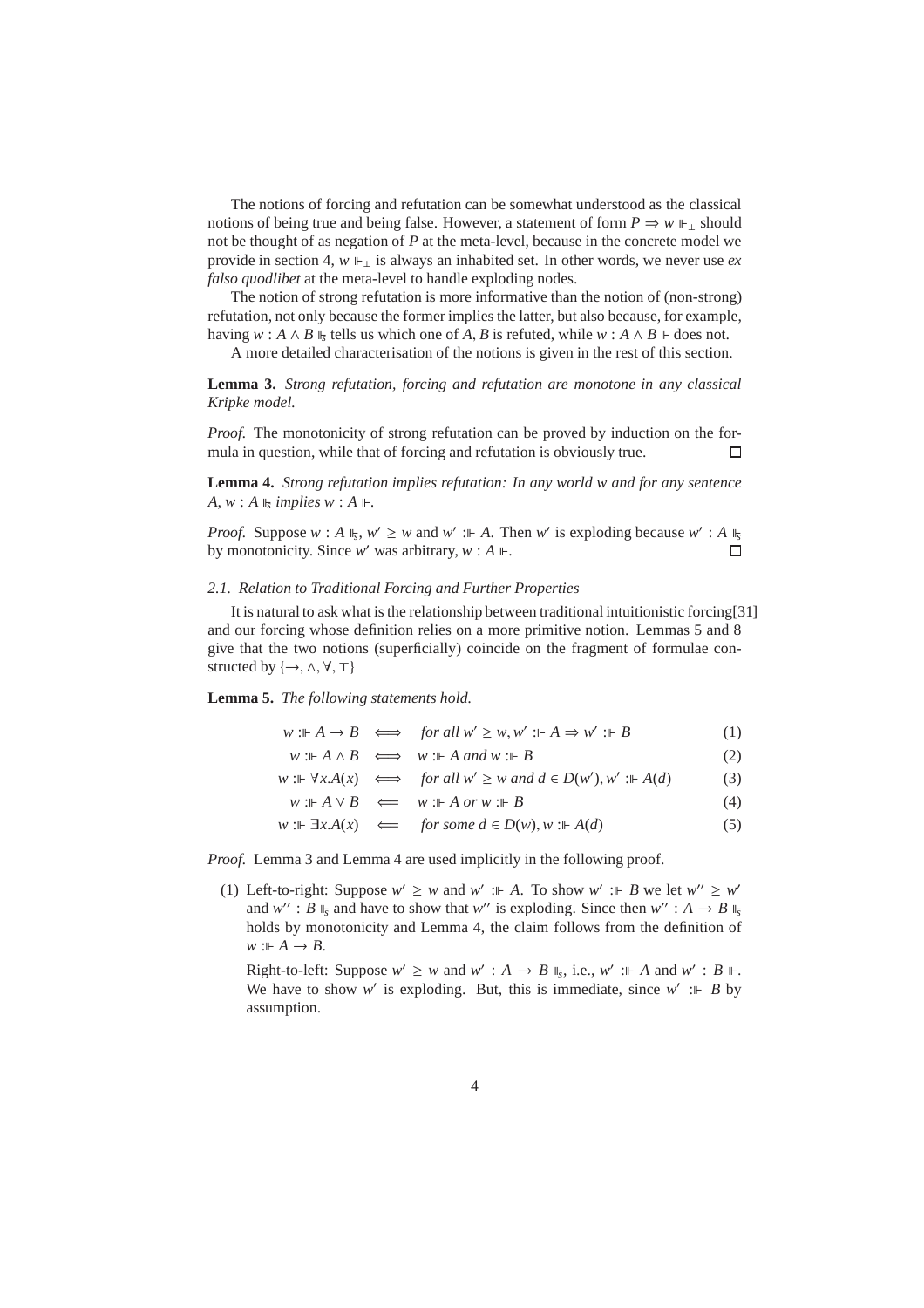(2) Left-to-right: Suppose  $w' \ge w$  and  $w' : A \Vdash_{\mathcal{F}}$ . Then  $w' : A \Vdash$ , and so  $w' : A \wedge B \Vdash_{\mathcal{F}}$ . This implies that *w'* is exploding, that is, *w* :  $\Vdash A$ . Similarly, we can show *w* :  $\Vdash B$ .

Right-to-left: Suppose  $w' \geq w$  and  $w' : A \wedge B \Vdash_{S}$ . Therefore we have  $w' : A \Vdash$  or  $w'$ : *B* ⊩. Each case leads to  $w'$  :⊩<sub>⊥</sub> since  $w'$  :⊩ *A* and  $w'$  :⊩ *B* by monotonicity.

(3) Left-to-right: Suppose  $w'' \geq w' \geq w$ ,  $d \in D(w')$ , and  $w''$ :  $A(d)$   $\mathbb{I}_5$ . Then  $w''$  :  $\forall x.A(x) \Vdash_{\mathcal{F}} s$  so *w'* is exploding.

Right-to-left: Suppose  $w' \geq w$  and  $w'$ :  $\forall x.A(x) \Vdash_{\mathcal{F}}$ , i.e.,  $w'$ :  $A(d) \Vdash$  for some  $d \in D(w')$ . So *w*<sup>*'*</sup> is exploding by assumption.

The rest of the cases are obvious.

 $\Box$ 

Note, however, that although the definitions of our and intuitionistic forcing "match" on the fragment  $\{\rightarrow, \wedge, \forall, \top\}$ , that does not mean that a formula in that fragment is forced in our sense if and only if it is forced in the intuitionistic sense. The law of Peirce  $((A \rightarrow B) \rightarrow A) \rightarrow A$  is one counterexample to that, it is classically but not intuitionistically forced; this is so because in our forcing, hidden under the surface, there is a notion of refutation which can be used.

**Remark 6.** *The following do not hold in general, even if reasoning classically.*

- $w : A \vee B \Longrightarrow w : A \text{ or } w : B.$
- *w* :  $\mathbb{F}$   $\exists x.A(x) \Longrightarrow$  *for some t*  $\in$  *D*(*w*), *w* :  $\mathbb{F}$  *A*(*t*).

*The explanation is deferred to Remark 20.*

**Lemma 7.** *Given a classical Kripke model* K*, the following hold.*

- 1.  $w: A \rightarrow B \Vdash \text{iff } w: A \rightarrow B \Vdash_{\overline{s}}.$
- 2. *w* : *A* ∨ *B*  $\Vdash$  *iff w* : *A* ∨ *B*  $\Vdash$ *s*</sub>.
- 3. *w* :  $\exists x.A(x) \Vdash \textit{iff } w : \exists x.A(x) \Vdash_{\bar{s}}.$
- 4. *If*  $w : A \models or w : B \models$ , *then*  $w : A \land B \models$ .
- 5. If  $w : A(d) \Vdash$  for some  $d \in D(w)$ , then  $w : \forall x.A(x) \Vdash$ .

*Proof.* 1. Right-to-left is Lemma 4.

Left-to-right: Suppose  $w' \geq w$  and  $w'$ : *A*  $\mathbb{I}_5$ . In order to show that  $w'$  is exploding it suffices to show  $w' : A \to B$ . For this assume  $w'' \geq w'$  and  $w'' : A \to B$   $\mathbb{F}_5$ , i.e.,  $w''$  : *A* and  $w''$  : *B*  $\Vdash$ . Then *w*<sup>*''*</sup> is exploding since we have  $w''$  : *A*  $\Vdash_{\mathcal{F}}$  by monotonicity. Similarly, we can show  $w : B \Vdash$ .

- 2. Right-to-left is Lemma 4. Left-to-right: Suppose  $w' \geq w$  and  $w'$  :⊩ *A*. Then by Lemma 5,  $w'$  :⊩ *A* ∨ *B* holds. So *w'* is exploding. That is  $w : A \Vdash$ . Similarly,  $w : B \Vdash$  holds.
- 3. Right-to-left is Lemma 4. Left-to-right: Suppose  $w'' \geq w' \geq w$ ,  $d \in D(w')$  and  $w'' := A(d)$ . Then by Lemma 5, *w*<sup>*''*</sup> :⊩ ∃*x*.*A*(*x*). So *w*<sup>*''*</sup> is exploding since we have *w*<sup>*''*</sup> : ∃*x*.*A*(*x*) ⊩ by monotonicity.
- 4. Suppose w.l.o.g.  $w : A \Vdash, w' \geq w$  and  $w' : A \wedge B$ . Then by Lemma 5,  $w' : A$ . So *w'* is exploding because we have  $w'$ :  $A \vDash$  by monotonicity.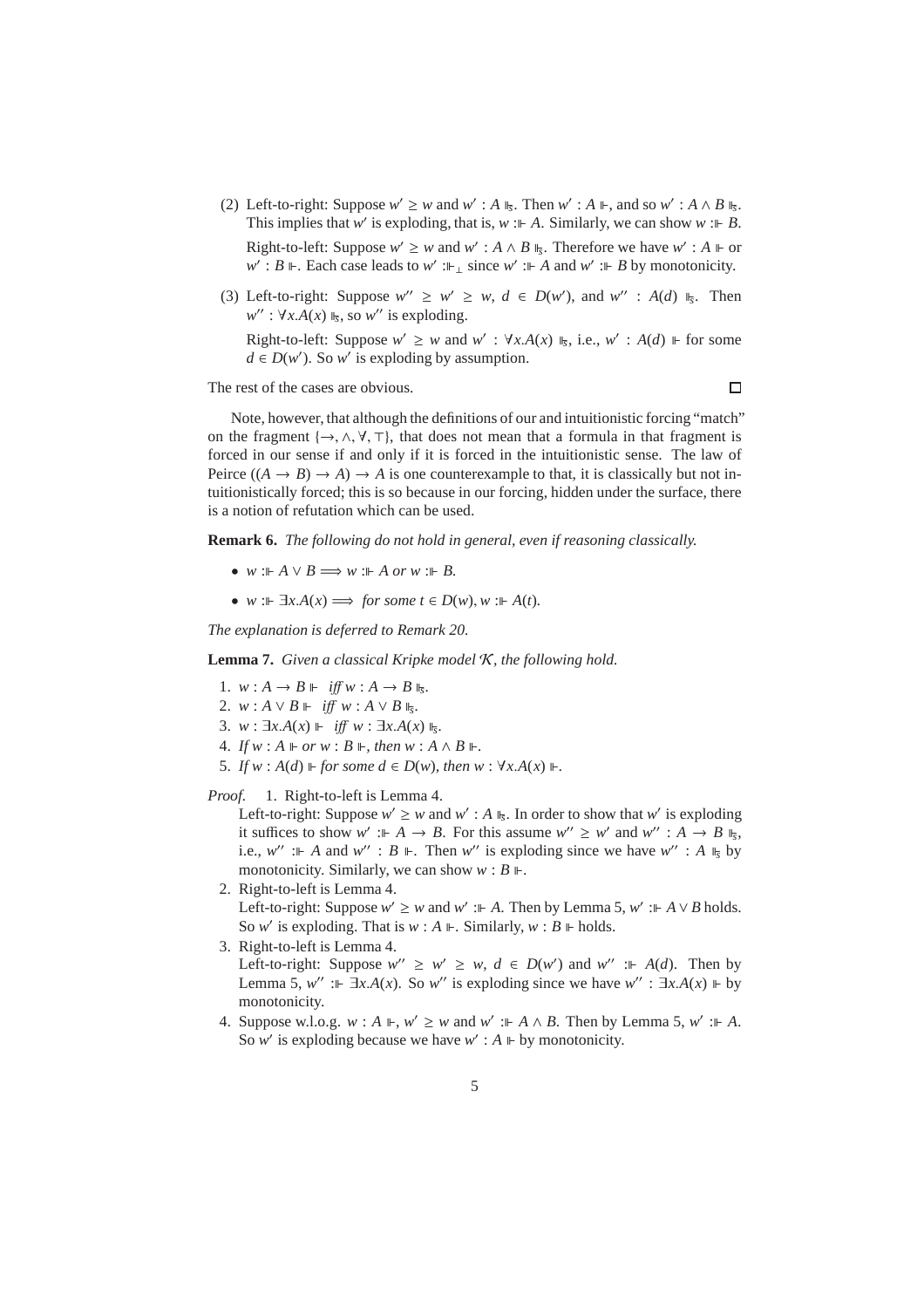5. Suppose  $w' \geq w$  and  $w' := \forall x.A(x)$ . Then by Lemma 5,  $w' := A(d)$ . So w' is exploding because we have  $w'$ :  $A(d)$   $\Vdash$  by monotonicity.

We can also say that forcing of  $\perp$  and  $\top$  behaves like expected with respect to exploding nodes [35, 24]:

**Lemma 8.** 1.  $w := \top$  *and*  $w : \bot \Vdash$ .

2. *w is exploding iff w* : $\vdash \bot$ .

3. *w is exploding i*ff *w* : ⊤ *.*

*Proof.* 1. Obvious.

2. Let *w* be an arbitrary world.

$$
w: \Vdash \bot \iff \forall (w' \ge w) (w' : \bot \Vdash_{\mathbb{F}} \Rightarrow w' : \Vdash_{\bot})
$$
  

$$
\iff \forall (w' \ge w) (w' : \Vdash_{\bot}) \iff w : \Vdash_{\bot}
$$

3. Similar.

 $\Box$ 

 $\Box$ 

 $\Box$ 

We can use the previous lemmas to show that the forcing relation for classical logic behaves "classically" indeed:

**Lemma 9.** *The following hold in the classical Kripke semantics.*

1.  $w : A \iff w : \neg A \Vdash_{\overline{s}}$ . 2.  $w : A \Vdash \iff w : \Vdash \neg A$ . 3.  $w : \neg A \Vdash \iff w : \Vdash A$ . 4.  $w : \neg A \Vdash \iff w : \neg A \Vdash_{\overline{s}}$ . 5.  $w : A \iff w : F \dashrightarrow A$ . 6.  $w: A \Vdash \iff w: \neg\neg A \Vdash$ . 7.  $w : \neg A \Vdash_{\mathsf{S}} \Longleftrightarrow w : \Vdash \neg \neg A \Vdash \Longleftrightarrow w : \Vdash A$ .

*Proof.* 1. Obvious by definition because  $w : \bot \Vdash$ .

- 2. It follows from Lemma 5.
- 3. Obvious by Lemma 7 and the previous claims.
- 4. ∼ 7. Obvious from the previous claims.

**Corollary 10.** *In any classical Kripke model, the following holds.*

 $w : \neg A \Vdash_{\mathsf{S}} \Longleftrightarrow w : \Vdash \neg \neg A \iff w : \Vdash A$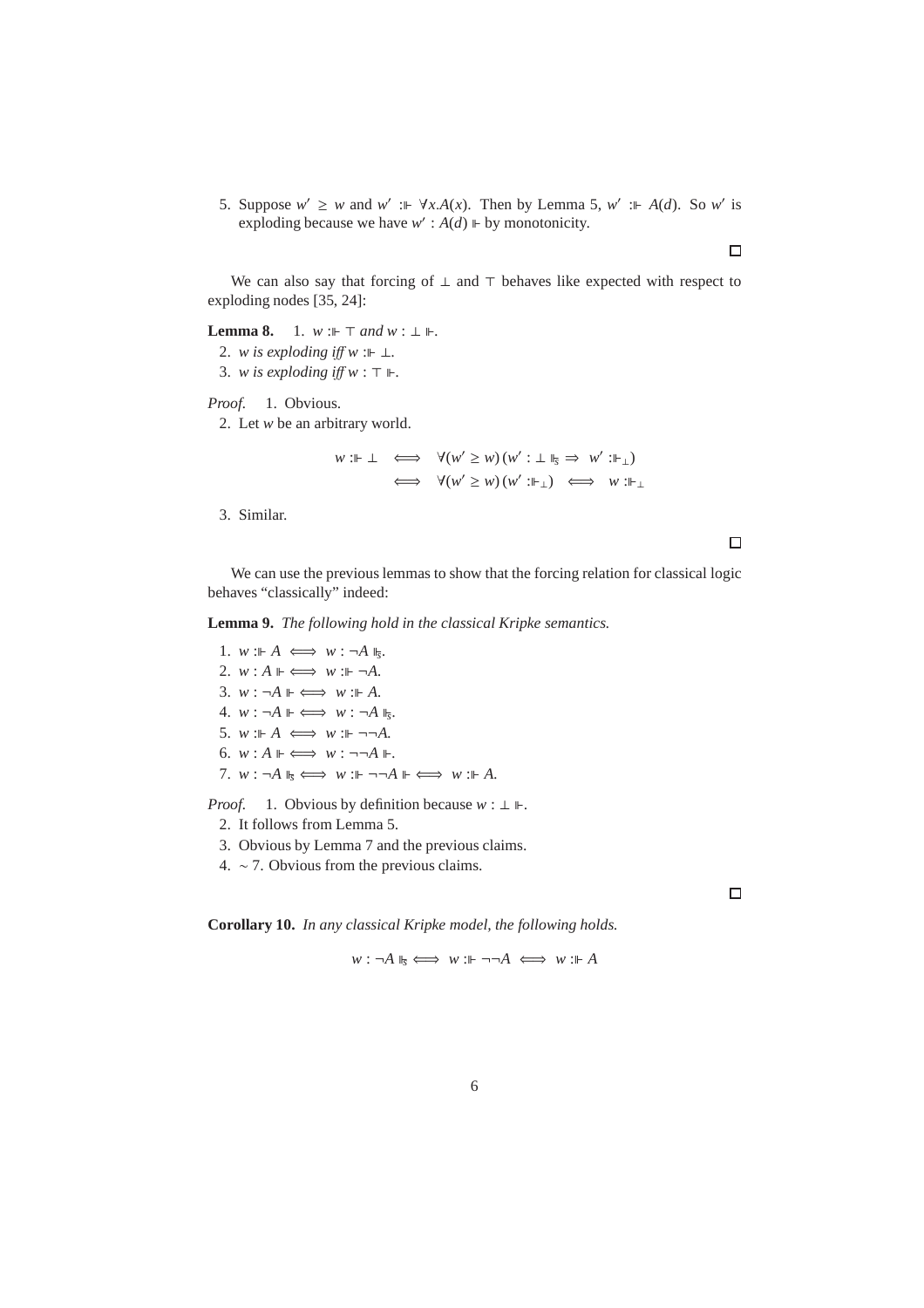We now consider the following double-negation translation  $(\cdot)^*$ , which is the one of Gödel-Gentzen[16, 15], except that atomic formulae, ⊥ and ⊤ are not doubly negated:

$$
X^* := X \quad (X \text{ is atomic}, \perp \text{ or } \top)
$$
  
\n
$$
(A \land B)^* := A^* \land B^*
$$
  
\n
$$
(A \rightarrow B)^* := A^* \rightarrow B^*
$$
  
\n
$$
(\forall x.A)^* := \forall x.A^*
$$
  
\n
$$
(A \lor B)^* := \neg(\neg A^* \land \neg B^*)
$$
  
\n
$$
(\exists x.A)^* := \neg \forall x.\neg A^*
$$

**Proposition 11.** *Every classical Kripke model*  $C = (K, \leq, D, \mathbb{I}_5, \mathbb{I}_1)$  *gives rise to an intuitionistic Kripke model with exploding worlds*  $I = (K, \leq, D, \Vdash_i, \Vdash_i)$ , which inherits *all components of* C*, except for <sup>i</sup> , which is defined for atomic formulae by non-strong forcing, i.e.*

$$
w\Vdash_i X\mathit{iff}\;w:\Vdash X
$$

*The translation* (·) ∗ *relates* C *and* I*, that is, for any world w and any formula A we have*

$$
w\Vdash_i A^* \textit{iff } w::\Vdash A.
$$

*Proof.* By induction on the complexity of *A* and by using (1)-(3) from Lemma 5 and (2) from Lemma 8. We detail only the induction case for ∨, which is the most involved one:

$$
w \Vdash_i (A \vee B)^* \iff
$$
  
\n
$$
w \Vdash_i \neg(\neg A^* \wedge \neg B^*) \iff
$$
  
\n
$$
(\forall w' \ge w) \quad [w' \Vdash_i \neg A^*, w' \Vdash_i \neg B^* \implies w' \Vdash_i \bot] \iff
$$
  
\n
$$
(\forall w'' \ge w)[ (\forall w'' \ge w')[w''' \Vdash_i A^* \implies w'' \Vdash_i \bot],
$$
  
\n
$$
(\forall w'' \ge w')[w''' \Vdash_i B^* \implies w'' \Vdash_i \bot]
$$
  
\n
$$
\implies w' \Vdash_i \bot]
$$
  
\n
$$
(\forall w'' \ge w)[ (\forall w'' \ge w')[w'': \Vdash A \implies w'' \Vdash_\bot],
$$
  
\n
$$
(\forall w'' \ge w')[w'': \Vdash B \implies w'' \Vdash_\bot]
$$
  
\n
$$
(\forall w' \ge w) \qquad [w': A \Vdash, w': B \Vdash \implies w' \Vdash_\bot ] \iff
$$
  
\n
$$
(\forall w' \ge w) \qquad [w': A \vee B \Vdash_{\exists} \implies w' \Vdash_\bot ] \iff
$$
  
\n
$$
w : \Vdash A \vee B
$$

## **3.** LK $_{\mu\tilde{\mu}}$  and Soundness

To emphasise the symmetries of classical logic, we use a sequent calculus in the style of Gentzen's LK as proof system. We could have directly used LK or one of its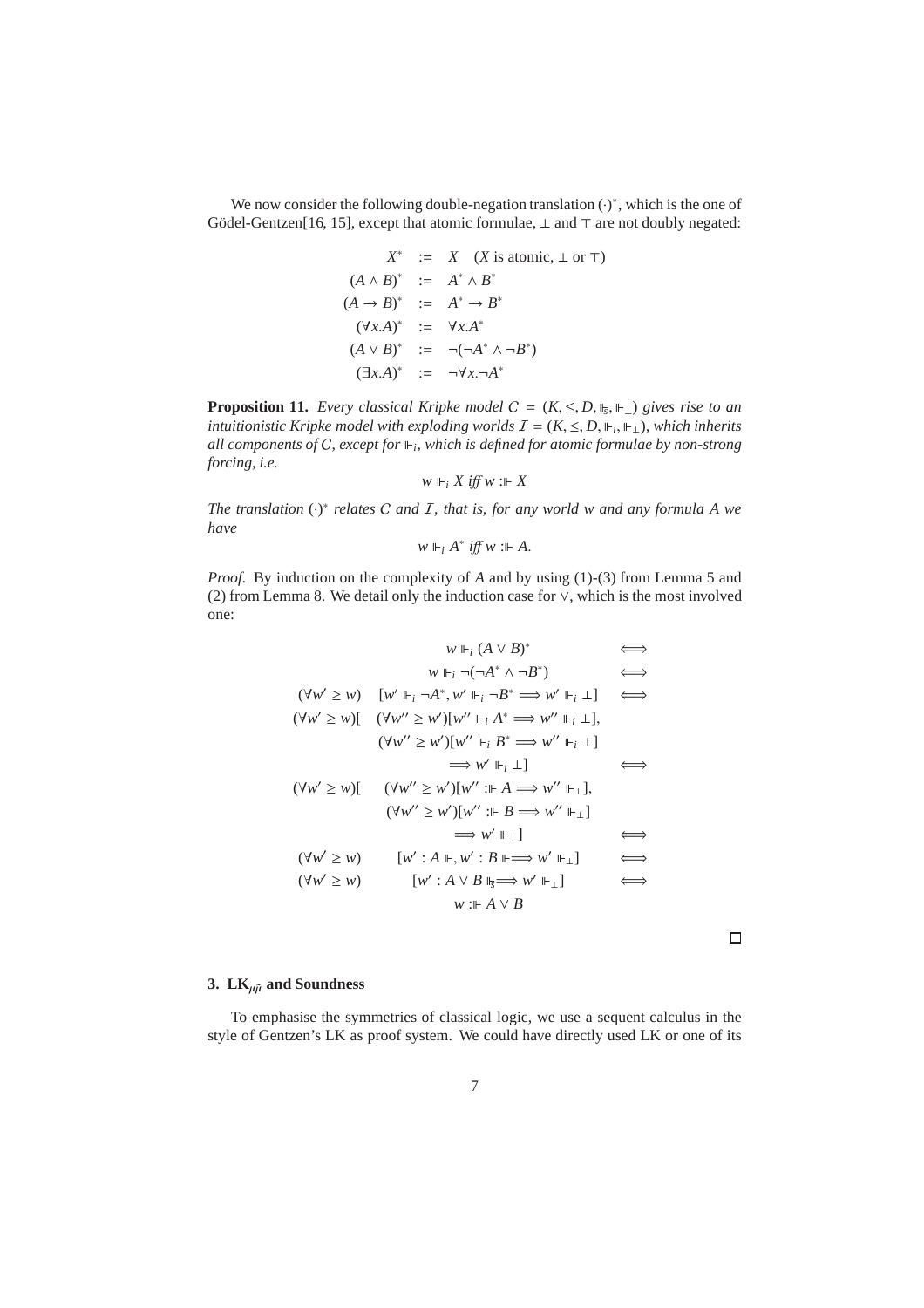

Table 1: The sequent calculus  $LK_{\mu\tilde{\mu}}$ 

variants with implicit structural rules,  $\dot{a}$  la Kleene-Kanger. In practise, even though the current paper does not go into the details of the computational content of proofs, we rely here on  $LK_{\mu\tilde{\mu}}$  which has a simple symmetrical variant of  $\lambda$ -calculus as underlying language of proofs [8, 18]<sup>5</sup>.

 $LK_{\mu\tilde{\mu}}$  is presented on Table 1. It differs from LK in the following points:

- Sequents come with an explicitly distinguished formula on the right or on the left, or no distinguished formula at all, resulting in three kinds of sequents: "Γ  $\vdash \Delta$ ", "Γ| $A \vdash \Delta$ " and "Γ  $\vdash A|\Delta$ ". Especially, the distinguished formula plays an "active" rôle in the rules.
- Accordingly, the axiom rule splits into two variants  $(Ax_L)$  and  $(Ax_R)$  depending on whether the left active formula or the right active formula is distinguished.

<sup>&</sup>lt;sup>5</sup>Note that even if not based on  $\lambda$ -calculus, there are calculi of proof-terms for LK too, see e.g. [32, 25, 34].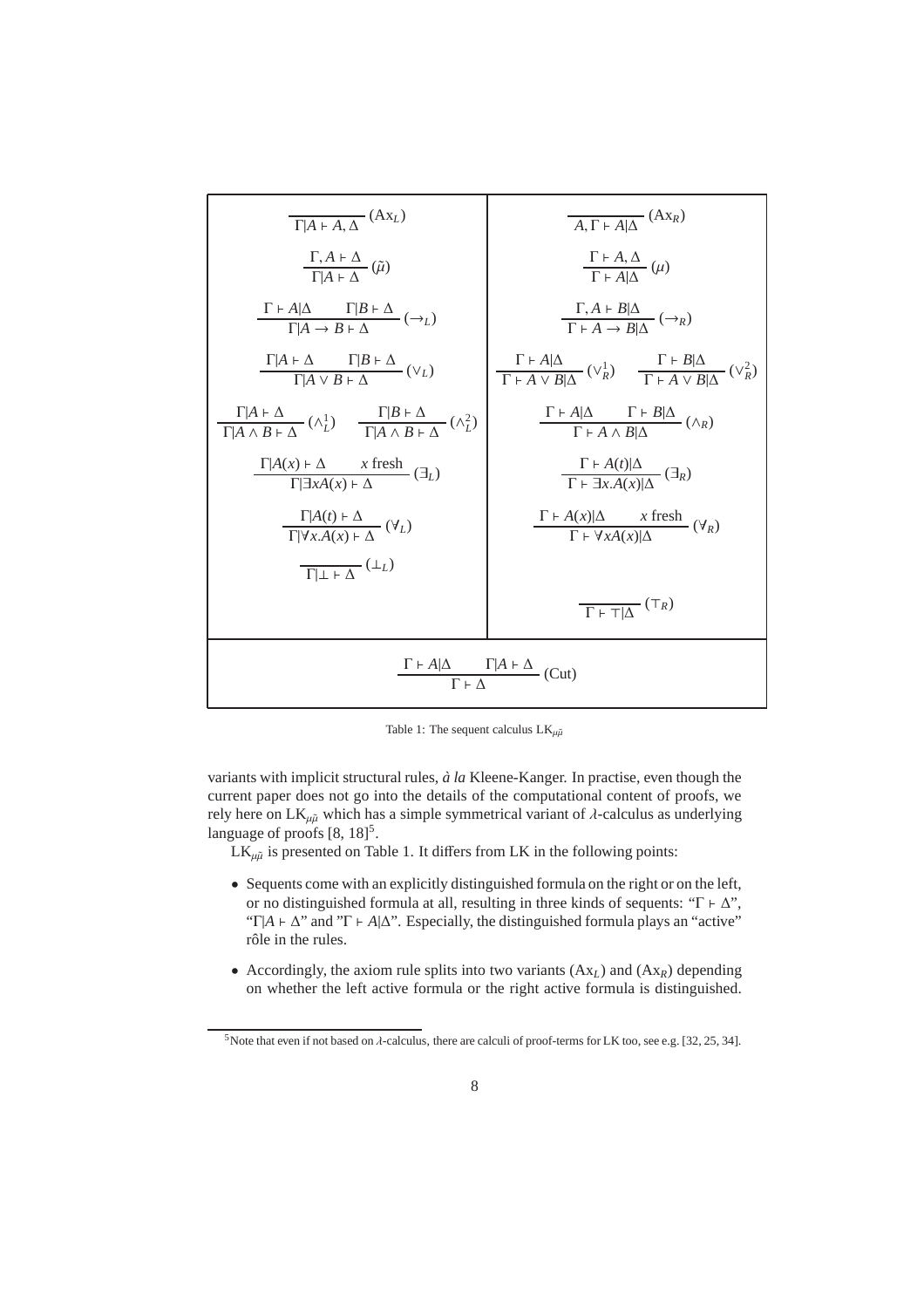There are also two new rules,  $(\mu)$  and  $(\tilde{\mu})$ , for making a formula active<sup>6</sup>.

- There are no explicit contraction rules: contractions are derivable from a cut against an axiom as follows:
	- **–** Left contraction:

$$
\frac{\Gamma, A \vdash A \mid \Delta \quad ^{(Ax_R)} \quad \Gamma, A \mid A \vdash \Delta}{\Gamma, A \vdash \Delta} \quad ^{(Cut)} \tag{Contr_L}
$$

**–** Right contraction:

$$
\frac{\Gamma \vdash A \mid A, \Delta \qquad \Gamma \mid A \vdash A, \Delta}{\Gamma \vdash A, \Delta} \xrightarrow{\text{(Ax)} } (\text{Cut})
$$
 (Contr)

• Consequently, the notion of normal proof, or cut-freeness, is slightly different from the notion of cut-freeness in LK: a *normal proof* is a proof whose only cuts are of the form of a cut between an axiom and an introduction rule<sup>7</sup>. This is the notion that we refer to when below, very often, we say "cut-free" or "provable without a cut".

The correspondence between normal proofs of LK and normal proofs of  $LK_{\mu\tilde{\mu}}$  is direct. If we present LK with weakening rules attached to the axiom rules  $\dot{a}$  la Kleene's  $G_4$  or Kanger's LC, we obtain an LK proof from an  $LK_{\mu\tilde{\mu}}$  proof by erasing the bars serving to distinguish active formulae, and by removing the trivial inferences coming from the rules  $(\mu)$  and  $(\tilde{\mu})$ . In the other way round, every introduction rule of LK can be derived in  $LK_{\mu\tilde{u}}$  by applying the rules ( $\mu$ ) and ( $\tilde{\mu}$ ) on the premises and a (possibly dummy) contraction (i.e. a cut against an axiom) on the conclusion of the rule. Similarly for the axiom rule (for which there are two possible derivations) and the cut rule. For more details we refer the reader to [8].

For a constant *c*, let Γ*c*(*t*), ∆*c*(*t*), *Ac*(*t*) be obtained from Γ, ∆, *A* by replacing each constant *c* with a term *t*.

**Lemma 12** (Weakening). *Suppose*  $\Gamma \subseteq \Gamma'$  *and*  $\Delta \subseteq \Delta'$ .

- $\Gamma \vdash \Delta$  *implies*  $\Gamma' \vdash \Delta'$ .
- $\Gamma$   $\vdash$  *A*  $\mid$   $\Delta$  *implies*  $\Gamma'$   $\vdash$  *A*  $\mid$   $\Delta'$ *.*
- $\Gamma$  |  $A \vdash \Delta$  *implies*  $\Gamma'$  |  $A \vdash \Delta'$ .

*Moreover, no further cuts in the derivations on the right-hand side are necessary.*

**Lemma 13.** *Let c be a constant and y a variable which does not appear in* Γ, ∆, *A.*

•  $\Gamma \vdash \Delta$  *implies*  $\Gamma_c(y) \vdash \Delta_c(y)$ *.* 

<sup>&</sup>lt;sup>6</sup>Note that we have to define the contexts of formulae  $\Gamma$  and  $\Delta$  as ordered sequences to get a non ambiguous interpretation of  $LK_{\mu\tilde{\mu}}$  as a typed  $\lambda$ -calculus.

<sup>&</sup>lt;sup>7</sup>The rules ( $\mu$ ) and ( $\tilde{\mu}$ ) are not introduction rules, because they do not introduce a formula constructor.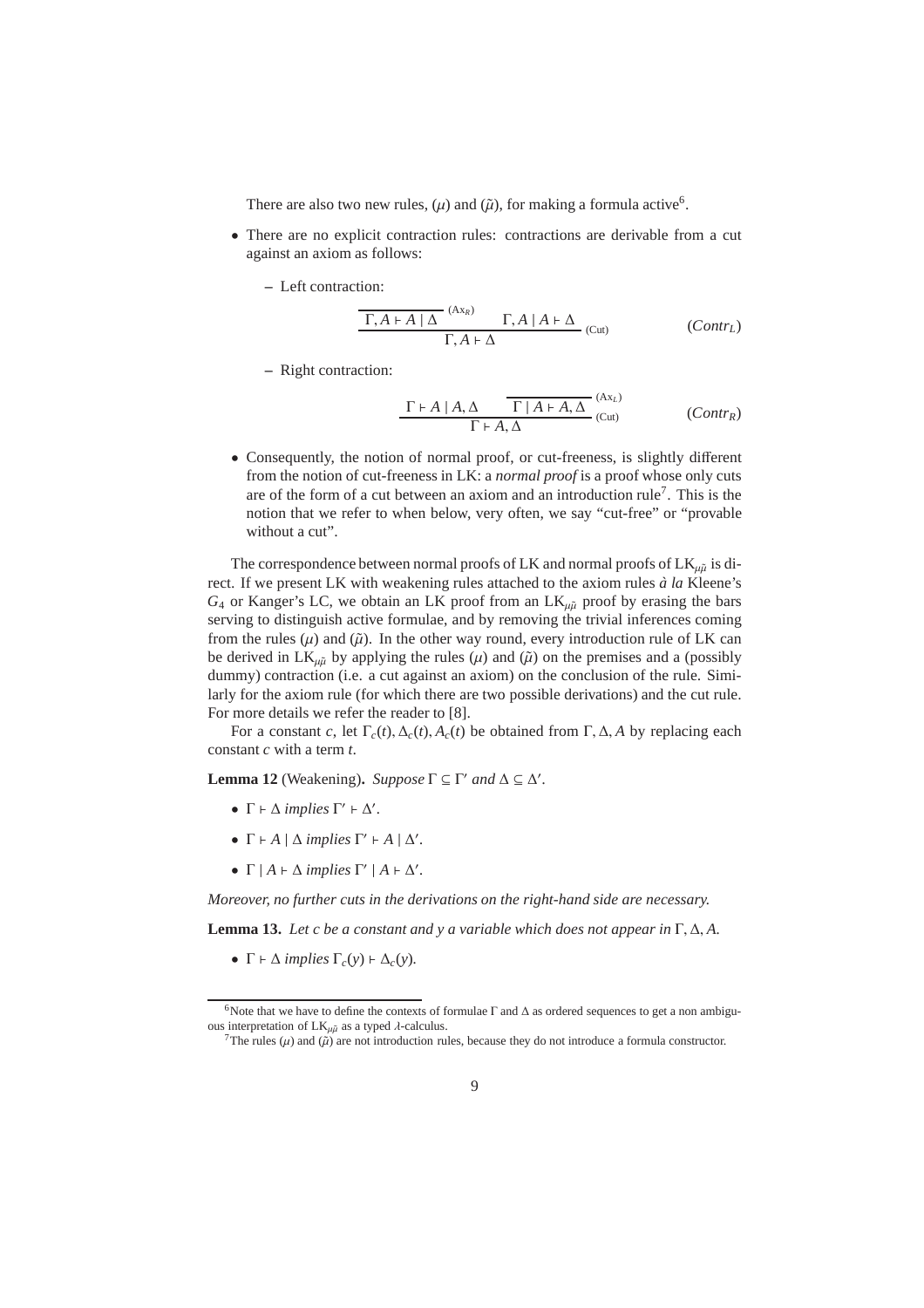- $\Gamma \vdash A \mid \Delta$  *implies*  $\Gamma_c(\gamma) \vdash A_c(\gamma) \mid \Delta_c(\gamma)$ .
- $\Gamma$  |  $A \vdash \Delta$  *implies*  $\Gamma_c(v)$  |  $A_c(v) \vdash \Delta_c(v)$ .

*Moreover, no further cuts in the derivations on the right-hand side are necessary.*

The following lemma says that a fresh constant is as good as a fresh variable and will play an important role in the proof of cut-free completeness below.

**Lemma 14** (Fresh constants)**.** *Let c be a constant and y a variable which does not appear in* Γ, ∆, *A. Assume furthermore that c does not appear in* Γ, ∆*.*

- $\Gamma$   $\vdash$  *A*(*c*) |  $\Delta$  *implies*  $\Gamma$   $\vdash$  *A*(*y*) |  $\Delta$ *.*
- $\Gamma$  |  $A(c)$  ⊢  $\Delta$  *implies*  $\Gamma$  |  $A(y)$  ⊢  $\Delta$ *.*

*Moreover, no further cuts in the derivations on the right-hand side are necessary.*

*Proof.* It follows directly from the lemma just before.

 $\Box$ 

The fact that Lemma 12 ∼ Lemma 14 need not introduce any new cuts in the derivations on the right-hand side of the implication will be important for the proof of cut-free completeness.

We now show the soundness of  $LK_{\mu\tilde{\mu}}$  with respect to the Kripke semantics. First we need some preparations.

Let  $(K, \leq, D, \mathbb{I}_{\overline{S}}, \mathbb{I}_{\perp})$  be a Kripke model. *Associations* are functions from a finite set of free variables to  $\bigcup_{w \in K} D(w)$ . The letters  $\rho, \eta, \ldots$  vary over associations. Given an association  $\rho$  and a free variable  $x, \rho^{-x}$  denotes the function obtained from  $\rho$  by deleting *x* from its domain, i.e.,  $\text{dom}(\rho^{-x}) = \text{dom}(\rho) \setminus \{x\}$ . Let  $\rho(x \mapsto d)$  denote the function  $\rho'$ such that  $\rho'(y) = \rho(y)$  if  $y \neq x$  and *d* otherwise.

Let  $c_0$  be a distinguished constant of the language. Given a formula *A*, let  $A[\rho]$ denote the sentence in the extended language with fresh constants for each element of *D* obtained from *A* by replacing each free variable *x* with  $\rho(x)$  if  $x \in \text{dom}(\rho)$  and with *c*<sub>0</sub> otherwise. Γ[ρ] is the context obtained from Γ by replacing each  $A \in \Gamma$  with  $A[\rho]$ .

We write *w* :  $\Gamma$  when *w* forces all sentences from  $\Gamma$  and  $w : \Delta \vdash$  when *w* refutes all sentences from ∆.

The intuitive meaning of the following theorem is that if every formula in the assumption is forced, then not all formulae in the conclusion can be refuted.

**Theorem 15** (Soundness)**.** *Let A be a formula and* Γ, ∆ *contexts of formulae. In any classical Kripke model*  $(K, \leq, D, \mathbb{I}_5, \mathbb{I}_1)$  *the following holds: Let*  $w \in K$  *and*  $\rho$  *be an associations with the values from D*(*w*)*.*

- *If*  $\Gamma \vdash \Delta$ *, w* :  $\vdash \Gamma[\rho]$  *and w* :  $\Delta[\rho] \Vdash$ *, then w* :  $\vdash$  *i*.
- *If*  $\Gamma \vdash A|\Delta, w : \Vdash \Gamma[\rho]$  *and*  $w : \Delta[\rho] \Vdash$ *, then*  $w : \Vdash A[\rho]$ *.*
- *If*  $\Gamma[A \vdash \Delta, w : \vdash \Gamma[\rho] \text{ and } w : \Delta[\rho] \vdash, \text{ then } w : A[\rho] \vdash.$

*Proof.* One proves easily the three statements simultaneously by induction on the derivations. We demonstrate two non-trivial cases. Suppose  $w : \mathbb{F}[\rho]$  and  $w : \Delta[\rho] \Vdash$ .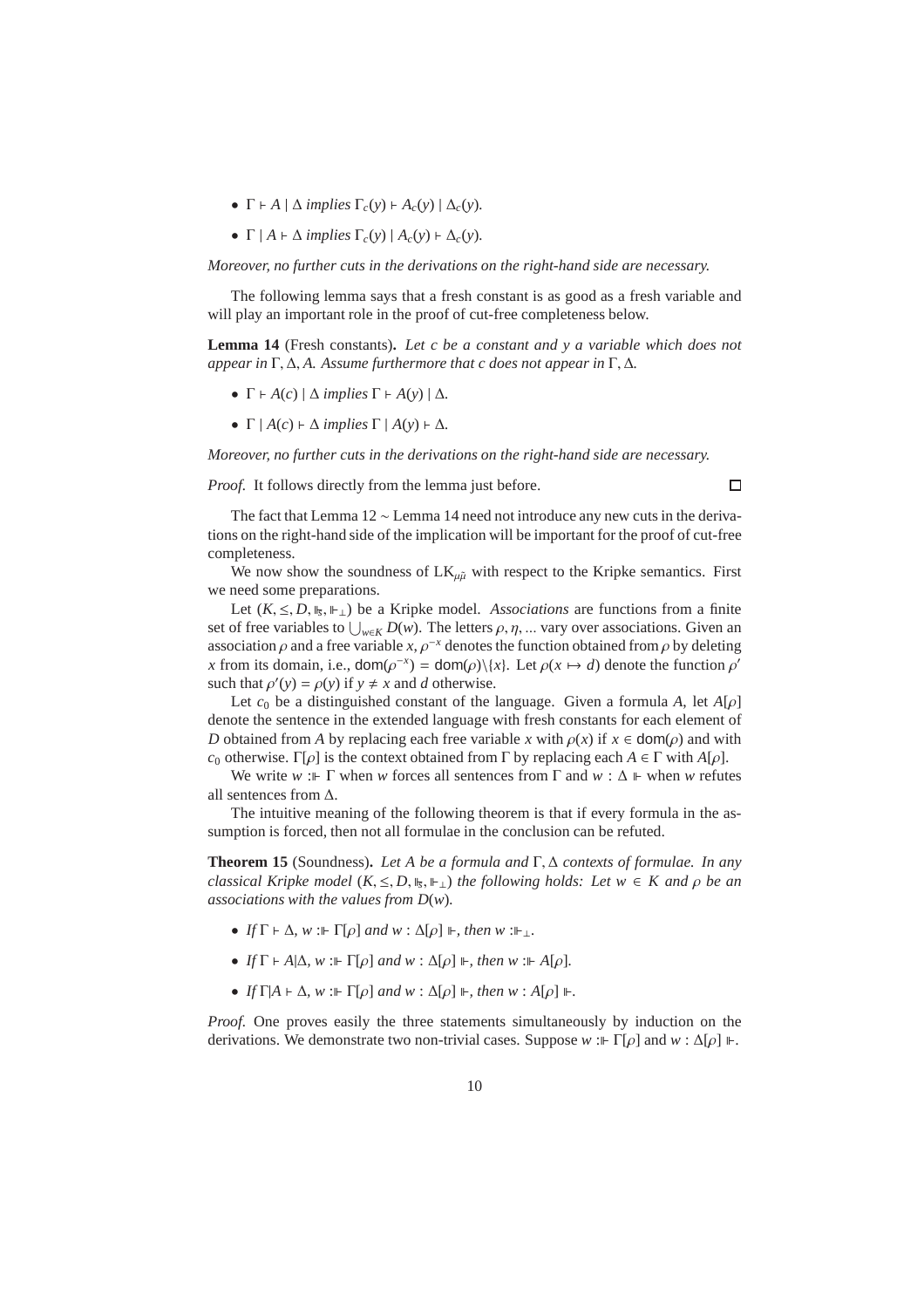- Case  $(\vee_L)$ : Suppose  $w' \geq w$  and  $w' := A[\rho] \vee B[\rho]$ . We have to show w' is exploding. But this follows from the fact that  $w' : A[\rho] \vee B[\rho] \Vdash_{\mathcal{F}}$ . Note just that  $w'$ : *A*[ $\rho$ ]  $\Vdash$  and  $w'$ : *B*[ $\rho$ ]  $\Vdash$  follow from the I.H. using monotonicity.
- Case (∃<sub>*L*</sub>): Suppose *w'* ≥ *w* and *w'* :⊩ (∃*x*.*A*)[ $ρ$ ]. We have to show *w'* is exploding. For this it suffices to show *w*' :  $(\exists x.A(x))[\rho] \Vdash_{\overline{s}}$ , i.e., *w*" : *A*[ $\rho(x \mapsto d)$ ])  $\Vdash$ for all  $w'' \geq w'$  and  $d \in D(w'')$ . Note first that  $w'' := \Gamma[\rho(x \mapsto d)]$  and  $w'$  :  $\Delta[\rho(x \mapsto d)]$  ⊩ by monotonicity because of the freshness of *x*. By I.H. the claim follows.

## $\Box$

## **4. Completeness**

As usual when constructively proving completeness of Kripke semantics for a fragment<sup>8</sup> of intuitionistic logic  $[6, 19, 30]$ , we define a special purpose model, called the *universal model*, built from the deduction system itself. Once we show completeness for this special model, completeness for any model follows (Corollary 19).

**Definition 16.** *The* Universal classical Kripke model  $U$  *is obtained by setting:* 

- *K to the set of pairs*  $(\Gamma, \Delta)$  *of contexts of*  $LK_{\mu\tilde{\mu}}$ *;*
- $(\Gamma, \Delta) \leq (\Gamma', \Delta')$  *iff both*  $\Gamma \subseteq \Gamma'$  *and*  $\Delta \subseteq \Delta'$ ;
- $(\Gamma, \Delta) : X \Vdash_{\mathfrak{s}} iff$  *the sequent*  $\Gamma | X \vdash \Delta$  *is provable without a cut in*  $LK_{\mu\tilde{\mu}}$ *;*
- $(\Gamma, \Delta)$ : ⊩  $\perp$  *iff the sequent*  $\Gamma \vdash \Delta$  *is provable without a cut in LK*<sub>µ $\tilde{\mu}$ </sub>;
- *for any w, D(w) is the set of closed terms of*  $LK_{\mu\tilde{\mu}}$ *.*

*Note that the domain function D is a constant function, while in the abstract definition of model we allow for non-constant domain functions because that allows building more counter-models in applications.*

Monotonicity of strong refutation on atoms follows from Lemma 12.

**Theorem 17** (Cut-Free Completeness for U)**.** *For any sentence A and contexts of sentences* Γ *and* ∆*, the following hold in* U*:*

$$
(\Gamma, \Delta) : \Vdash A \implies \Gamma \vdash A | \Delta \tag{1}
$$

$$
(\Gamma, \Delta) : A \Vdash \implies \Gamma | A \vdash \Delta \tag{2}
$$

*Moreover, the derivations on the right-hand side of* (1) *and* (2) *are cut-free.*

<sup>&</sup>lt;sup>8</sup>As previously remarked, there is no constructive proof for full intuitionistic predicate logic.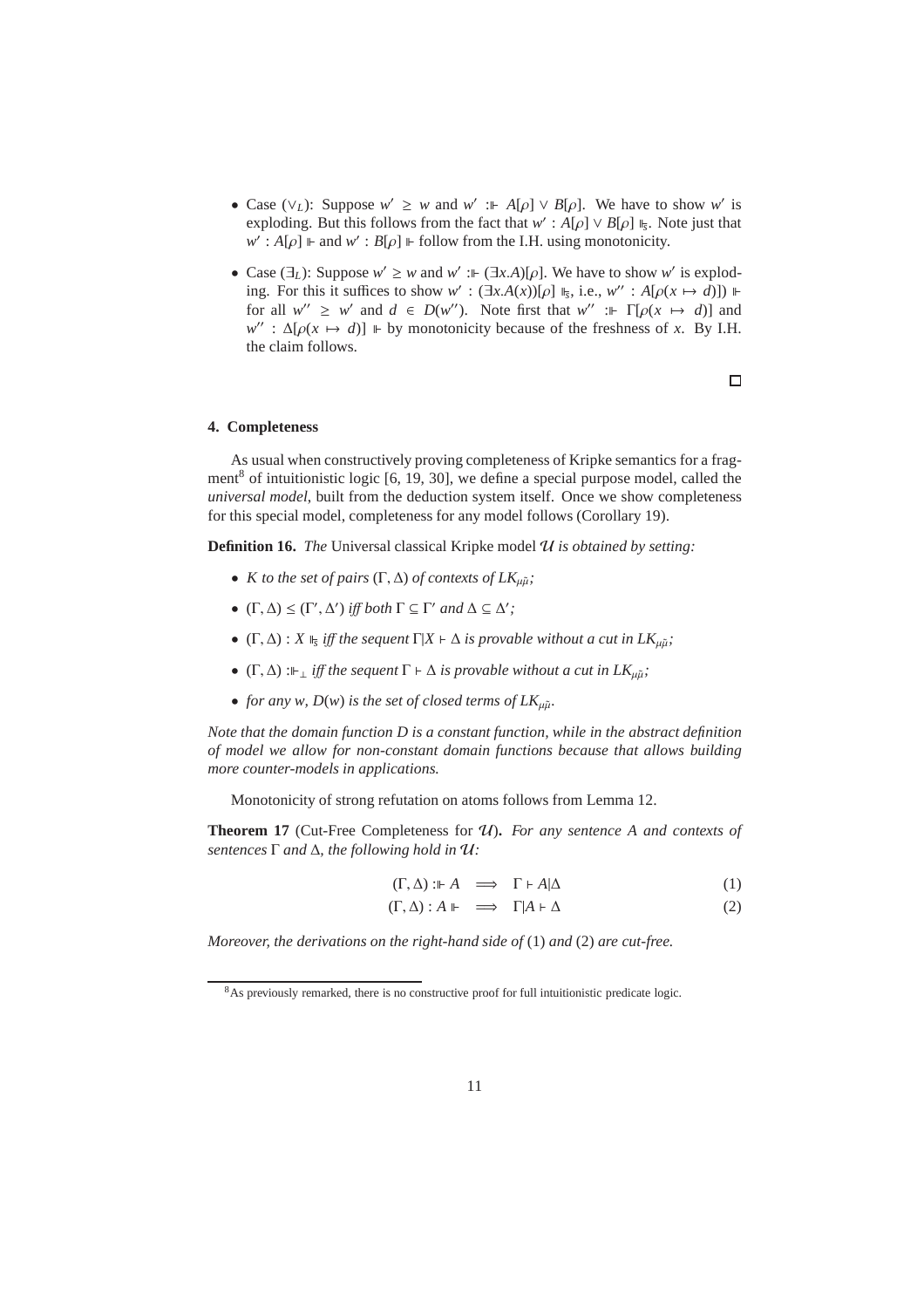*Proof.* We proceed by simultaneously proving the two statements by induction on the complexity of *A*. When quantifiers are concerned, *A*(*t*) has lower complexity than  $\exists x.A(x)$  and  $\forall x.A(x)$ .

The derivation trees in this proof use meta-rules (\*) and multi-step derivations (*ContrL*,*ContrL*) in addition to the derivation rules of the calculus from Table 1 in order to make the proofs easier to read.

We also remind the reader that the notion of cut-freeness is the one of  $LK_{\mu\tilde{\mu}}$ , introduced in the previous section.

*Base case for atomic formulae.* In the base case we have forcing and refutation on atomic sentences, which by definition reduce to strong refutation on atomic sentences, which by definition reduces just to statements about the deductions in  $LK_{\mu\tilde{\mu}}$ .

(1) Suppose

$$
\forall (\Gamma', \Delta') \ge (\Gamma, \Delta), \{\Gamma'|X \vdash \Delta' \Longrightarrow \Gamma' \vdash \Delta'\}\tag{*}
$$

where the RHS is cut-free. Then the following holds for  $\Gamma' = \Gamma$  and  $\Delta' = X, \Delta$ :

$$
\frac{\Gamma|X \vdash X, \Delta}{\Gamma \vdash X, \Delta} \xrightarrow{(\mathbf{A}X_L)}{\Gamma \vdash X | \Delta} \xrightarrow{(\mathbf{A})} \mu
$$

(2) Suppose  $(\Gamma, \Delta) : X \Vdash$ , i.e.,

$$
\forall (\Gamma', \Delta') \ge (\Gamma, \Delta), \{ (\Gamma', \Delta') : \Vdash X \implies \Gamma' \vdash \Delta' \}
$$
 (\*)

We use (\*) to prove  $\Gamma, X \vdash \Delta$  without introducing a cut from which the claim follows by the  $(\tilde{\mu})$ -rule. For this, we need to show  $((\Gamma, X), \Delta) := X$ . Assume  $(Γ'', Δ'') ≥ ((Γ, X), Δ)$  such that there is a cut-free proof for Γ'' |  $X \vdash Δ''$ . Then by (*Contr<sub>L</sub>*),  $\Gamma'' \vdash \Delta''$ , that is, ( $\Gamma''$ ,  $\Delta''$ ) is exploding.

*Base cases for* ⊤ *and* ⊥*.* Obvious.

*Induction case for implication.*

(1) Suppose  $(\Gamma, \Delta) : A_1 \to A_2$ , i.e.,

$$
\forall (\Gamma', \Delta') \geq (\Gamma, \Delta), \{ (\Gamma', \Delta') : A_1 \to A_2 \Vdash_{\overline{s}} \implies \Gamma' \vdash \Delta' \} \tag{*}
$$

We use (\*) to prove  $\Gamma$ ,  $A_1$  ⊢  $A_2$ ,  $\Delta$  without introducing a cut from which the claim follows by the  $(\mu)$  and  $(\rightarrow_R)$  rules. We need to show  $((\Gamma, A_1), (A_2, \Delta)) : A_1 \rightarrow$ *A*<sub>2</sub>  $\mathbb{I}_5$ , i.e. ((Γ, *A*<sub>1</sub>), (*A*<sub>2</sub>, Δ)) : *A*<sub>1</sub> and ((Γ, *A*<sub>1</sub>), (*A*<sub>2</sub>, Δ)) : *A*<sub>2</sub>  $\mathbb{I}$ . We show the first one. The second case is similar.

Assume  $(\Gamma', \Delta') \ge ((\Gamma, A_1), (\Delta, A_2))$  such that  $(\Gamma', \Delta') : A_1 \Vdash_{\overline{S}}$ . Using the induction hypothesis we get the following cut-free proof:

$$
\frac{\Gamma'\mid A_1\vdash\Delta'}{\Gamma'\vdash\Delta'}\text{ (Contr_L)}
$$

That is,  $(\Gamma', \Delta')$  is exploding.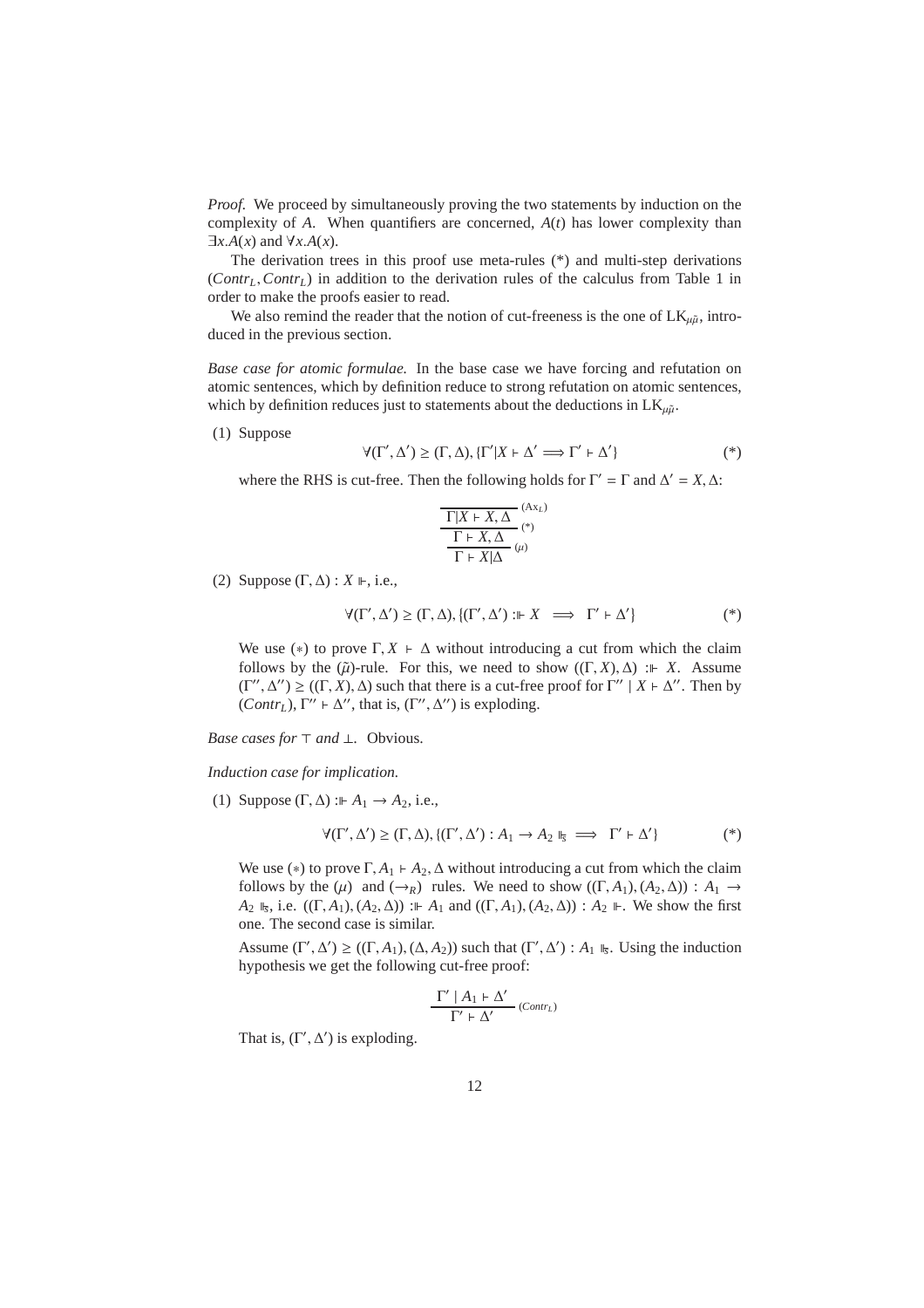(2) Suppose  $(\Gamma, \Delta) : A_1 \rightarrow A_2 \Vdash$ , i.e.,

$$
\forall (\Gamma', \Delta') \ge (\Gamma, \Delta), \{ (\Gamma', \Delta') : \Vdash A_1 \to A_2 \implies \Gamma' \vdash \Delta' \}
$$
 (\*)

We use (\*) to prove  $\Gamma$ ,  $A_1 \rightarrow A_2 \rightarrow \Delta$  without introducing a cut from which the claim follows by the  $(\tilde{\mu})$ -rule. We need to show  $((\Gamma, A_1 \rightarrow A_2), \Delta) : A_1 \rightarrow A_2$ . Assume  $(\Gamma'', \Delta'') \ge ((\Gamma, A_1 \to A_2), \Delta)$  such that  $(\Gamma'', \Delta'') \Vdash A_1$  and  $(\Gamma'', \Delta'')$ :  $A_2 \nightharpoonup$ . Then, using the induction hypotheses we have the following cut-free proof:

$$
\frac{\Gamma'' \vdash A_1 \mid \Delta'' \qquad \Gamma'' \mid A_2 \vdash \Delta''}{\Gamma'' \mid A_1 \to A_2 \vdash \Delta''} \xrightarrow{(\to_L)}
$$
  

$$
\Gamma'' \vdash \Delta''
$$
 (Contr<sub>L</sub>)

That is,  $(\Gamma'', \Delta'')$  is exploding.

*Induction case for* ∨*.*

(1) Suppose  $(\Gamma, \Delta)$  :  $\vdash A_1 \lor A_2$ , i.e.,

$$
\forall (\Gamma', \Delta') \ge (\Gamma, \Delta), \{ (\Gamma', \Delta') : A_1 \vee A_2 \Vdash_{\mathbb{S}} \implies (\Gamma', \Delta') \Vdash_{\perp} \} \tag{*}
$$

First we use (\*) to show  $\Gamma \vdash A_1, A_2, A_1 \lor A_2, \Delta$  without introducing a cut. For this we set  $\Gamma' = \Gamma$  and  $\Delta' = A_1, A_2, A_1 \vee A_2, \Delta$ , that is, we need to show  $(\Gamma', \Delta') : A_i \Vdash$ for  $i = 1, 2$ . Assume  $(\Gamma'', \Delta'') \ge (\Gamma', \Delta')$  such that  $(\Gamma'', \Delta'')$  :  $\vdash A_i$ , then by induction hypotheses  $\Gamma'' \vdash A_i \mid \Delta''$ . Therefore, by (*Contr<sub>R</sub>*), ( $\Gamma''$ ,  $\Delta''$ ) is exploding. Now we can prove the claim.

$$
\frac{\frac{\Gamma \vdash A_2, A_1, A_1 \lor A_2, \Delta}{\Gamma \vdash A_2 | A_1, A_1 \lor A_2, \Delta} \omega}{\frac{\Gamma \vdash A_1 \lor A_2 | A_1, A_1 \lor A_2, \Delta}{\Gamma \vdash A_1, A_1 \lor A_2, \Delta} \omega}
$$
\n
$$
\frac{\frac{\Gamma \vdash A_1, A_1 \lor A_2, \Delta}{\Gamma \vdash A_1 | A_1 \lor A_2, \Delta} \omega}{\frac{\Gamma \vdash A_1 \lor A_2 | A_1 \lor A_2, \Delta}{\Gamma \vdash A_1 \lor A_2, \Delta} \omega}
$$
\n
$$
\frac{\Gamma \vdash A_1 \lor A_2 | \Delta}{\Gamma \vdash A_1 \lor A_2 | \Delta} \omega
$$

(2) The claim follows directly from the (∨*L*)-rule and the induction hypothesis because  $(\Gamma, \Delta) : A_1 \vee A_2 \Vdash$  implies both  $(\Gamma, \Delta) : A_1 \Vdash$  and  $(\Gamma, \Delta) : A_2 \Vdash$  by Lemma 7, which does not need to introduce new cuts.

*Induction case for* ∧*.*

- (1) The claim follows directly from the (∧*R*)-rule and the induction hypotheses because  $(\Gamma, \Delta)$ : *A*<sub>1</sub>  $\wedge$  *A*<sub>2</sub> implies both  $(\Gamma, \Delta)$ : *A*<sub>1</sub> and  $(\Gamma, \Delta)$ : *A*<sub>2</sub>, by Lemma 5, which does not need to intruduce new cuts.
- (2) Suppose  $(\Gamma, \Delta) : A_1 \wedge A_2 \Vdash$ , i.e.,

$$
\forall (\Gamma', \Delta') \ge (\Gamma, \Delta), \{ (\Gamma', \Delta') : \Vdash A_1 \wedge A_2 \implies (\Gamma', \Delta') \Vdash_{\perp} \}
$$
(\*)

We use (\*) to show  $\Gamma$ ,  $A_1 \wedge A_2 \vdash \Delta$  without introducing a cut from which the claim follows by the  $(\tilde{\mu})$ -rule. By Lemma 5, we need to show  $((\Gamma, A_1 \wedge A_2), \Delta)$ :  $\vdash A_i$  for  $i = 1, 2$ . Assume  $(\Gamma'', \Delta'') \ge ((\Gamma, A_1 \wedge A_2), \Delta)$  such that  $(\Gamma'', \Delta'') : A_i \Vdash_{\mathcal{F}}$ . Using induction hypotheses we get the following cut-free proof: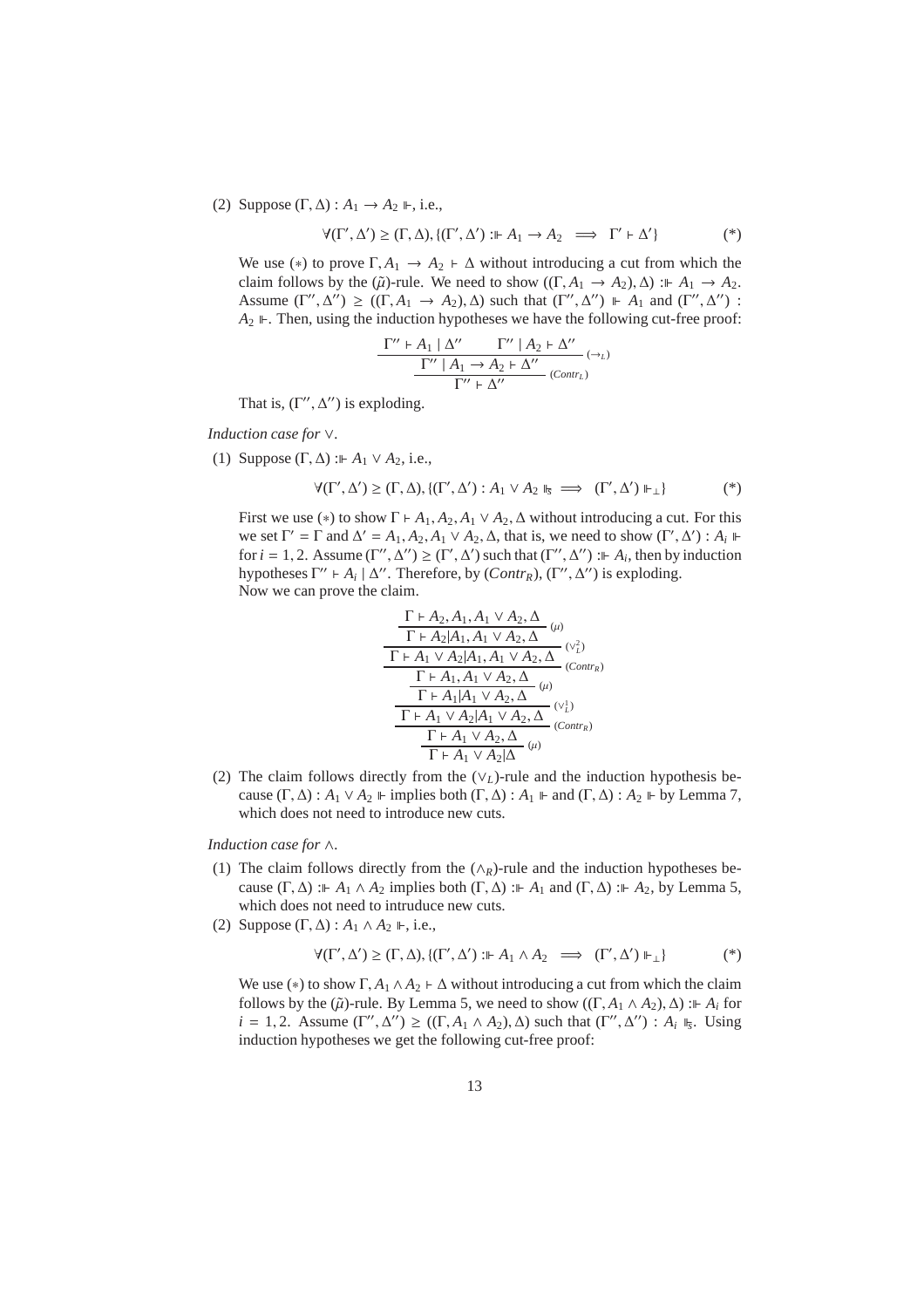$$
\frac{\Gamma^{\prime\prime}\mid A_i\vdash\Delta^{\prime\prime}}{\Gamma^{\prime\prime}\mid A_1\land A_2\vdash\Delta^{\prime\prime}}\xrightarrow{( \wedge^i_L )\atop{\Gamma^{\prime\prime}}\vdash\Delta^{\prime\prime}} (Contr_L)
$$

Therefore,  $(\Gamma'', \Delta'')$  is exploding.

### *Induction case for* ∀*.*

- (1) Assume  $(\Gamma, \Delta)$  :  $\vdash \forall x.A(x)$ . Then, by Lemma 5,  $(\Gamma, \Delta)$  :  $\vdash A(t)$  for all closed terms. In particular, we have  $(\Gamma, \Delta)$  :  $\vdash A(c)$  for some fresh constant *c* which does not occur in Γ, ∆, *A*. Using the induction hypothesis we get a cut-free proof of Γ ⊢ *A*(*c*) | ∆. By Lemma 14, this implies a cut-free proof of Γ ⊢ *A*(*x*) | ∆ for any fresh variable *x*, so the claim follows.
- (2) Suppose  $(\Gamma, \Delta)$ :  $\forall x.A(x) \Vdash$ , i.e.,

$$
\forall (\Gamma', \Delta') \ge (\Gamma, \Delta), \{ (\Gamma', \Delta') : \Vdash \forall x. A(x) \implies (\Gamma', \Delta') \Vdash_{\perp} \} \tag{*}
$$

We use (\*) to show  $\Gamma$ ,  $\forall x.A(x) \vdash \Delta$  without introducing a cut from which the claim follows by the  $(\tilde{\mu})$ -rule, that is, we need to show  $((\Gamma, \forall x.A(x)), \Delta)$  :  $A(t)$  for any closed term *t*. Assume  $(\Gamma'', \Delta'') \ge ((\Gamma, \forall x.A(x)), \Delta)$  such that  $(\Gamma'', \Delta'') : A(t) \Vdash_{\overline{s}}$ . Using the induction hypothesis we get the following cut-free proof:

$$
\frac{\Gamma'' \mid A(t) \vdash \Delta''}{\Gamma'' \mid \forall x.A(x) \vdash \Delta''} \xrightarrow{(V_L)} (\text{Contr}_L)
$$
  

$$
\Gamma'' \vdash \Delta''
$$

Therefore,  $(\Gamma'', \Delta'')$  is exploding.

*Induction case for* ∃*.*

(1) Suppose  $(\Gamma, \Delta)$  :  $\vdash \exists x.A(x)$ , i.e.,

$$
\forall (\Gamma', \Delta') \geq (\Gamma, \Delta), \{ (\Gamma', \Delta') : \exists x. A(x) \Vdash_{\mathfrak{F}} \implies (\Gamma', \Delta') \Vdash_{\perp} \} \tag{*}
$$

We use (\*) to show  $\Gamma \vdash \exists x.A(x), \Delta$  without introducing a cut from which the claim follows using the  $(\mu)$ -rule. We need to show  $(\Gamma, (\Delta, \exists x.A(x))) : A(t) \Vdash$  for any closed term *t*.

Assume  $(\Gamma'', \Delta'') \geq (\Gamma, (\Delta, \exists x.A(x)))$  such that  $(\Gamma'', \Delta'') : A(t)$ . Using the induction hypothesis we get the following cut-free proof:

$$
\frac{\Gamma'' \vdash A(t) \mid \Delta''}{\Gamma'' \vdash \exists x . A(x) \mid \Delta''} \stackrel{(\exists_R)}{\longrightarrow} \\ (Contr_R)
$$

Therefore,  $(\Gamma'', \Delta'')$  is exploding.

(2) Assume (Γ, Δ) :  $\exists x.A(x) \Vdash$ , then (Γ, Δ) :  $\exists x.A(x) \Vdash_{\overline{s}}$  by Lemma 7. That is, (Γ, Δ) : *A*(*t*) ⊩ for all closed terms. In particular, we have  $(Γ, Δ) : A(c)$  ⊩ for some fresh constant *c* which does not occur in  $\Gamma$ ,  $\Delta$ , *A*. Using induction hypotheses we have a cut-free proof of  $\Gamma \mid A(c) \vdash \Delta$ . By Lemma 14, this implies a cut-free proof of  $\Gamma | A(x) \vdash \Delta$  for any fresh variable, so the claim follows.

 $\Box$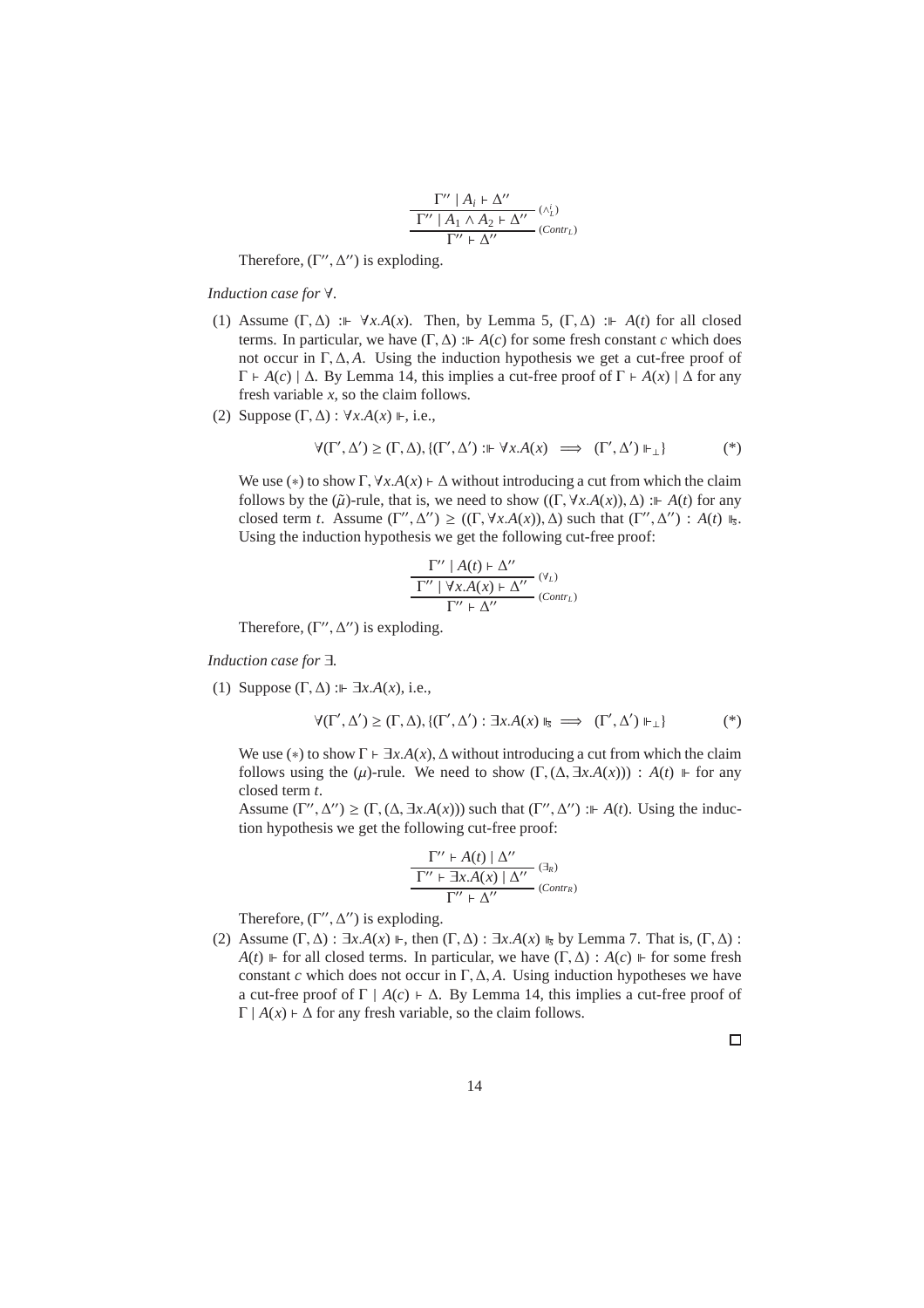**Corollary 18.** *For any sentence A and contexts of sentences* Γ, ∆*, the following hold*  $in \mathcal{U}$ :

- 1. *If*  $A \in \Gamma$  *then*  $(\Gamma, \Delta)$  :  $\vdash A$ .
- 2. *If*  $B \in \Delta$  *then*  $(\Gamma, \Delta) : B \Vdash$ .
- *Proof.* 1. Assume  $A \in \Gamma$ ,  $(\Gamma', \Delta') \geq (\Gamma, \Delta)$  and  $(\Gamma', \Delta') : A \Vdash_{\mathcal{F}}$ . Then by Theorem 17,  $Γ' | A ⊢ Δ'$ , so we obtain a cut-free proof for  $Γ' ⊢ Δ'$  using (*Contr<sub>L</sub>*). That is,  $(\Gamma', \Delta')$  is exploding.
	- 2. Assume  $B \in \Delta$ ,  $(\Gamma', \Delta') \geq (\Gamma, \Delta)$  and  $(\Gamma', \Delta') := B$ . Then by Theorem 17,  $\Gamma' \vdash B$  $\Delta'$ , so we obtain a cut-free proof for Γ'  $\vdash$   $\Delta'$  using (*Contr<sub>R</sub>*). That is, (Γ',  $\Delta'$ ) is exploding.

 $\Box$ 

**Corollary 19** (Completeness of Classical Logic)**.** *If in every Kripke model, at every possible world, the sentence A is forced whenever all the sentences of* Γ *are forced and all the sentences of*  $\Delta$  *are refuted, then there exists a cut-free derivation in* LK<sub>µ $\tilde{\mu}$  *of the*</sub> *sequent*  $\Gamma$  ⊢ *A*| $\Delta$ *.* 

*Proof.* If the hypothesis holds for any Kripke model, so does it hold for  $U$ . Theorem 17 and Corollary 18 lead to the claim, since  $(Γ, Δ)$  :  $\vdash$  Γ and  $(Γ, Δ)$  : Δ  $\vdash$ .  $\Box$ 

**Remark 20.** *The following are false, even if reasoning classically.*

- $w : \vdash A \lor B$  *implies*  $w : \vdash A$  *or*  $w : \vdash B$ .
- *w* :  $\mathbb{F}$   $\exists x.A(x)$  *implies*  $w : \mathbb{F}$  *A*(*d*) *for some d*  $\in$  *D*(*w*)*.*

*Because of the completeness of classical logic with respect to the universal model, the claims correspond to Disjunction property (DP) and Explicit definability property (ED), respectively, which are in general not true in classical logic.*

A constructive cut-free completeness theorem can also be used for proof normalisation.

**Corollary 21** (Semantic Cut-Elimination)**.** *For all contexts* Γ, ∆ *of sentences, if there is a derivation of*  $\Gamma \vdash \Delta$ *, then there is a cut-free derivation of*  $\Gamma \vdash \Delta$ *.* 

*Proof.* From the hypothesis  $\Gamma \vdash \Delta$ , the soundness theorem applied to U gives us that there is indeed a cut-free derivation for  $\Gamma \vdash \Delta$  because the world  $(\Gamma, \Delta)$  forces all formulae of Γ and refutes all formulae of ∆ as shown in Corollary 18.  $\Box$ 

## **5. Discussion, Related and Future Work**

## *5.1. Normalisation by Evaluation*

The last corollary is at the origin of our work, where we wanted to do a normalisationby-evaluation (NBE) proof for computational classical logic. The general idea of the NBE method is to use an "evaluation" (soundness) function from the object-language to a constructive meta-language and then use a "reification" (completeness) function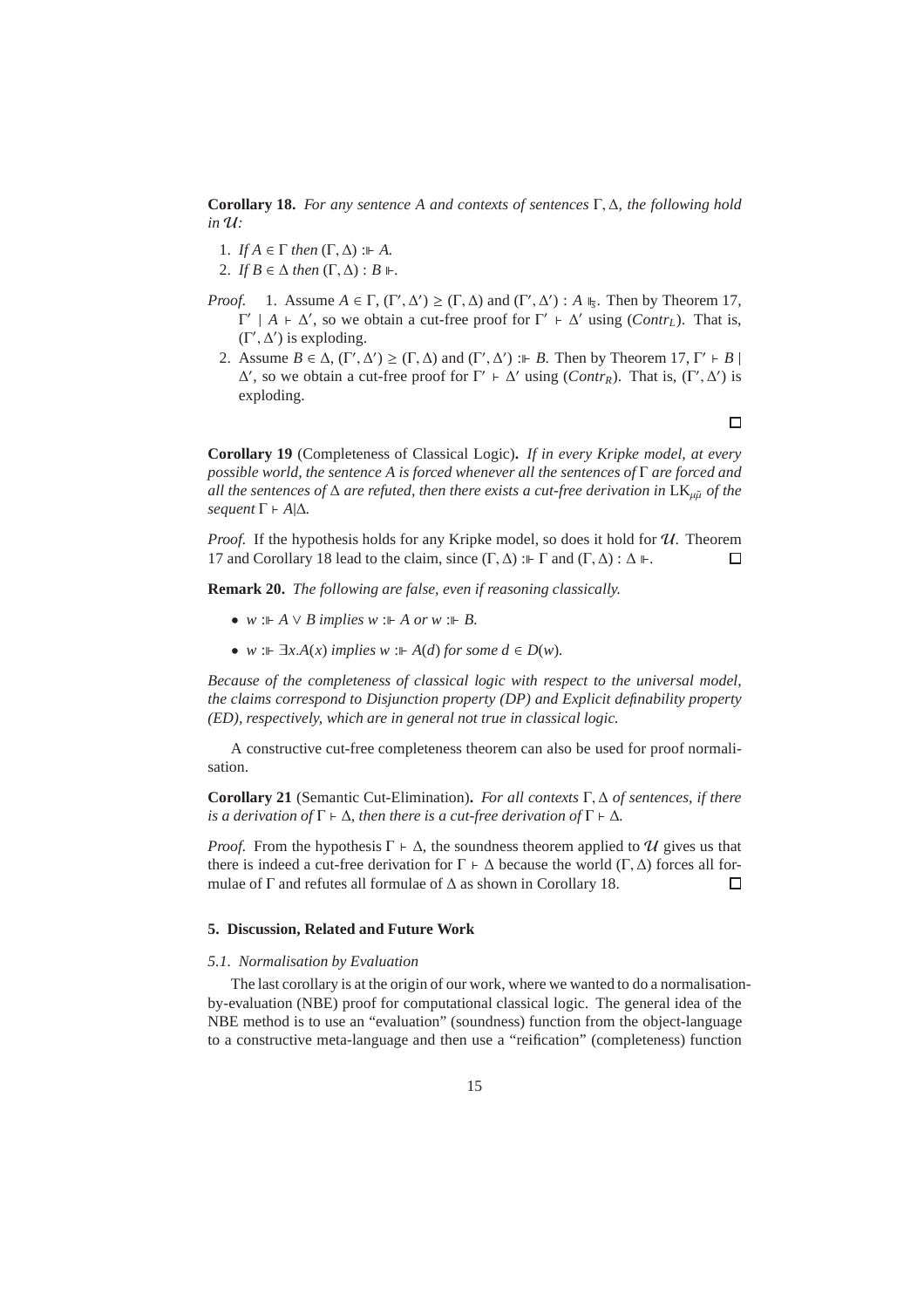from the meta-language back to the object-language. The interpretation of the objectlanguage inside the meta-language, that goes via evaluation/soundness, is usually done using some form of Kripke models.

So far, NBE has been used to show normalisation of various intuitionistic proof systems [5, 11, 2, 1, 28, 30] as well as purely computational calculi [12]. One advantage of taking this approach to that of studying a reduction relation for a proof calculus for classical logic, explicitly as a rewrite system, is that one circumvents both difficulties of rewrite systems and validating equalities arising from  $\eta$ -conversion. For more details on these difficulties the reader is referred to [33], for classical proof systems, and [13] for intuitionistic proof systems. Another advantage is that these kinds of proofs manipulate finite structures only and avoid working with saturated models as, for example, in [31].

Note also that, although as output from the NBE algorithm we get a  $\beta$ -reduced  $\eta$ long normal form, we proved a weak NBE result, as we did not prove that the output can be obtained from the input by a number of rewrite steps, as it is done in [6].

## *5.2. Dual Notion of Model*

Thanks to the symmetry of the  $LK_{\mu\tilde{\mu}}$  rules for left-distinguished and right-distinguished formulae, it is possible to define a dual notion of model in which:

- "strong *forcing*" is taken as primitive and "refutation" and non-strong "forcing" are defined from it by orthogonality like in Definition 2,
- for the universal model, strong forcing is defined as cut-free provability of *right*distinguished formulae (instead of left-distinguished ones for strong refutation),

and prove, completely analogously to the proofs presented in this paper, that we have the same soundness and completeness theorems holding.

The reader interested in the computational behaviour of the completeness theorem, should look at its partial Coq formalisation[20]. From that work it follows that the NBE theorem computes the normal forms of proofs in call-by-name discipline. We mention this work because we would like to conjecture that the presented classical Kripke model always gives rise to call-by-name behaviour for proof normalisation, while the dual notion gives rise to call-by-value behaviour. As one of the referees remarked, there is a variety of different strategies for doing proof normalisation, of which call-by-name and call-by-value are the simplest ones to describe, but also the most standard ones. For a general study of cut-elimination strategies that are more complex than call-by-name and call-by-value, the reader is referred to [10].

## *5.3. Using Intuitionistic Kripke Models on Doubly-Negated Formulae*

Although one can define a double-negation interpretation *A* <sup>∗</sup> of formulae and use intuitionistic Kripke models and an intuitionistic completeness theorem to obtain a normalisation result, one would have to pass through the chain of inferences

$$
\vdash_c A \Longrightarrow \vdash_i A^* \Longrightarrow \vdash_i A^* \Longrightarrow \vdash_i^{\eta f} A^* \Longrightarrow \vdash_i^{\eta f} A
$$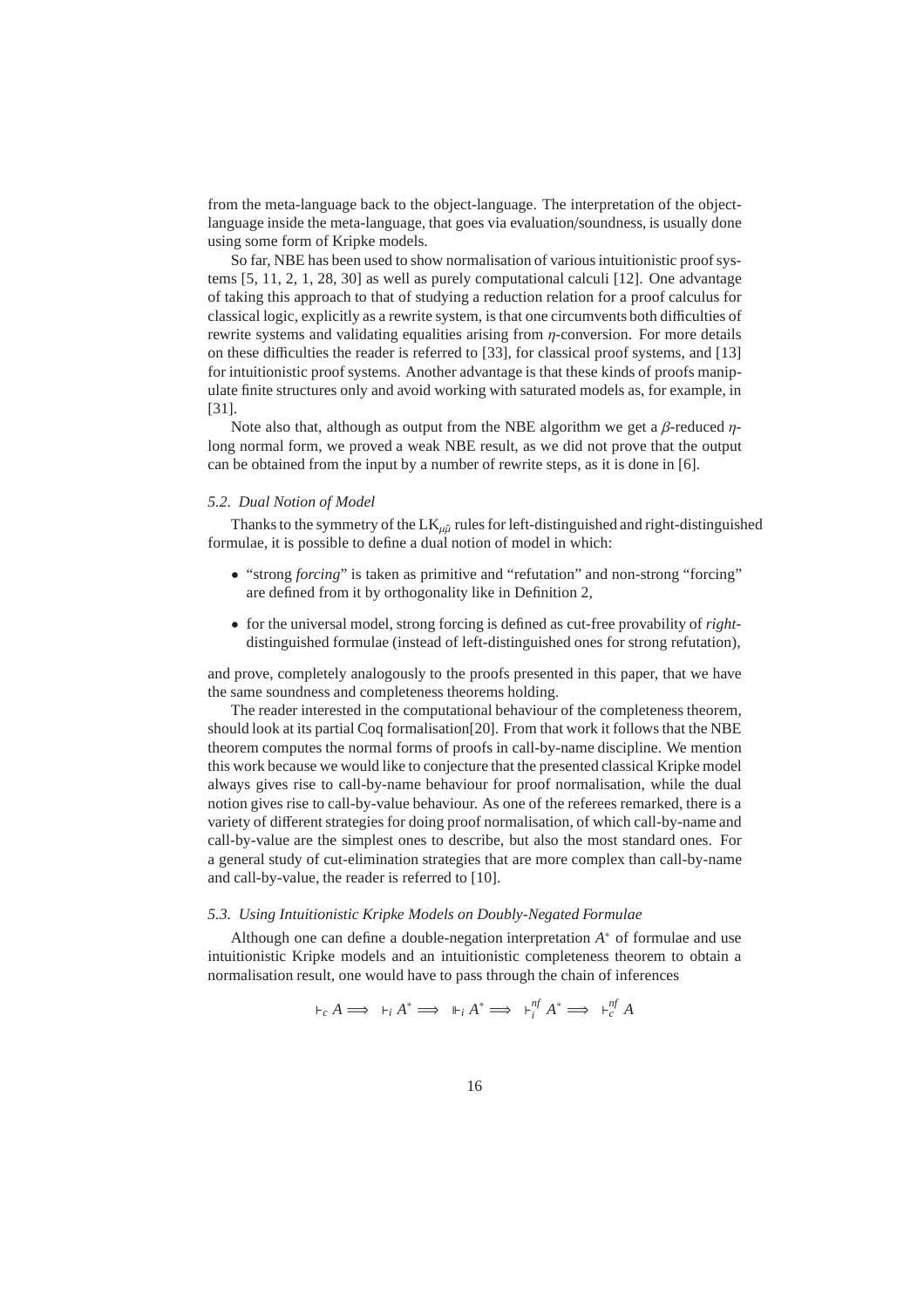where "i" stands for "intuitionistic", "c" for "classical" and "nf" for "in normal form", in which how to do the last inference is not obvious. We consider that to be a *detour* since we can prove, simply, the chain of inferences

$$
\vdash_c A \Longrightarrow \vdash_c A \Longrightarrow \vdash_c^{nf} A
$$

The interest in having a direct-style semantics for classical logic is the same as the interest in having a proof calculus for classical logic instead of restricting oneself to an intuitionistic calculus and working with doubly-negated formulae; or, in the theory of programming languages, to having a separate constant *call-cc* instead of writing all programs in continuation-passing style.

Avigad shows in [3] how classical cut-elimination is a special case of intuitionistic one, work which resembles the first chain of inferences of this subsection. However, his work is specialised to "negative" formulae, that is, it is not clear how to extend it to formulae that use ∨ and ∃.

Finally, we remark that an interpretation through intuitionistic Kripke models and a double-negation interpretation would have to be done in Kripke models with exploding nodes, because of the meta-mathematical results from [21, 26, 27].

## *5.4. Boolean vs. Kripke Semantics for Classical Logic*

We compare Boolean and Kripke semantics in a constructive setting, based on our own observations (which we hope to submit for publication soon) and based on a strand of works in mathematical logic from the 1960s.

*Computational Behaviour.* The only known constructive completeness proof of classical logic with respect to Boolean models is the one of Krivine[24], who used a doublenegation interpretation to translate Gödel's original proof. Krivine's proof was later reworked by Berardi and Valentini [4] to show that its main ingredient is a constructive version of the ultra-filter theorem for countable Boolean algebras. This theorem, however, crucially relies on an enumeration of the members of the algebra (the formulae).

In the work we mentioned as yet to be put into words, a formalisation in constructive type theory of the proof of Berardi and Valentini, we saw that, as a consequence of relying on the linear order, the reduction relation for proof-terms corresponding to implicative formulae is not  $\beta$ -reduction, but an ad hoc reduction relation which depends on the particular way one defines the linear order (enumeration of formulae). As a consequence, there is no clear notion of normal form suggested by the ad hoc reduction relation. The cut-free completeness theorem given in this paper, however, gives rise to a normalisation algorithm which respects the  $\beta$ -reduction relation of the objectlanguage, when the Kripke models are interpreted in a type theory which is based on β-reduction itself.

*Expressiveness.* We think of classical Kripke model validity as being more expressive, i.e. containing more information, than Boolean model validity. That is indicated by the presented completeness theorem which is both simpler than (constructive) completeness theorems for Boolean models, and manipulates finite structures directly, instead of relying on structures built up by an infinite saturation process.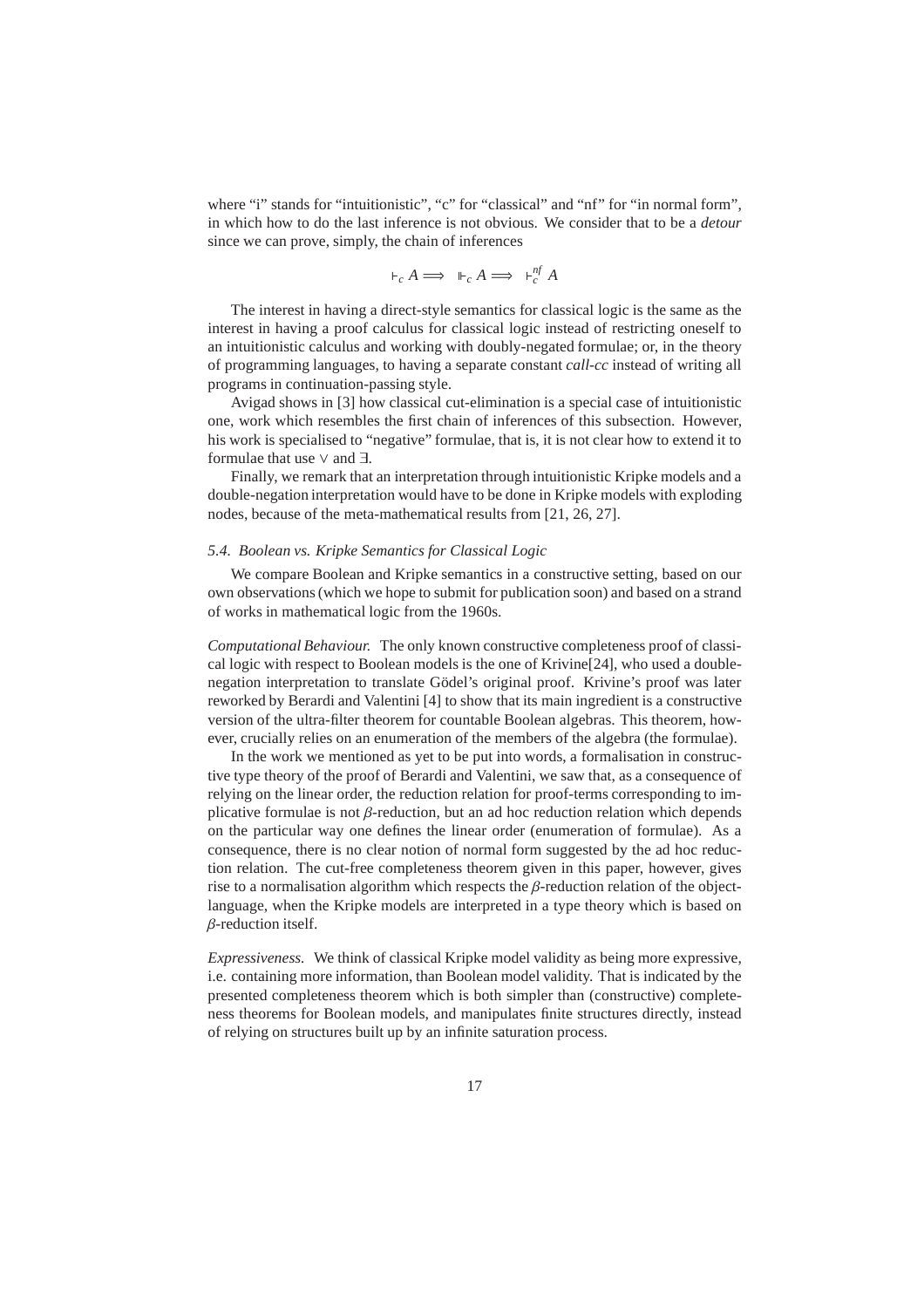Also, only after submitting the first version of the present text, we became aware of the work done in the 1960s on using Kripke models to do model theory of classical logic [14]. Although conducted in a *classical* meta-language, the work indicates that it is possible to use Kripke models to express elegantly some cumbersome constructions of model theory, like set theoretic forcing [9, 14]. Indeed, the connection between the two had been spotted already by Kripke [23] and hence the term "forcing" appeared in Kripke semantics. We hope that looking at those kind of constructions inside Kripke models, but this time inside a *constructive* meta-language, might be an interesting venue to finding out the constructive content of techniques of classical model theory.

In this respect, our work can also be seen as a contribution to the field of constructive model theory of classical logic.

## **References**

- [1] Andreas Abel. Typed applicative structures and normalization by evaluation for system F<sup>ω</sup>. In Erich Grädel and Reinhard Kahle, editors, *CSL*, volume 5771 of *Lecture Notes in Computer Science*, pages 40–54. Springer, 2009.
- [2] Andreas Abel, Thierry Coquand, and Peter Dybjer. Normalization by evaluation for Martin-Löf type theory with typed equality judgements. In *LICS*, pages 3–12. IEEE Computer Society, 2007.
- [3] Jeremy Avigad. Algebraic proofs of cut elimination. *J. Log. Algebr. Program.*, 49(1-2):15–30, 2001.
- [4] Stefano Berardi and Silvio Valentini. Krivine's intuitionistic proof of classical completeness (for countable languages). *Ann. Pure Appl. Logic*, 129(1-3):93– 106, 2004.
- [5] Ulrich Berger and Helmut Schwichtenberg. An inverse of the evaluation functional for typed lambda-calculus. In *LICS*, pages 203–211. IEEE Computer Society, 1991.
- [6] Catarina Coquand. From Semantics to Rules: A Machine Assisted Analysis. In *CSL '93*, volume 832 of *Lecture Notes in Computer Science*, pages 91–105. Springer, 1993.
- [7] Catarina Coquand. A formalised proof of the soundness and completeness of a simply typed lambda-calculus with explicit substitutions. *Higher Order Symbol. Comput.*, 15(1):57–90, 2002.
- [8] Pierre-Louis Curien and Hugo Herbelin. The duality of computation. In *ICFP*, pages 233–243, 2000.
- [9] Bernd I. Dahn. Constructions of classical models by means of kripke models (survey). *Studia Logica*, 38(4):401–405, 1979.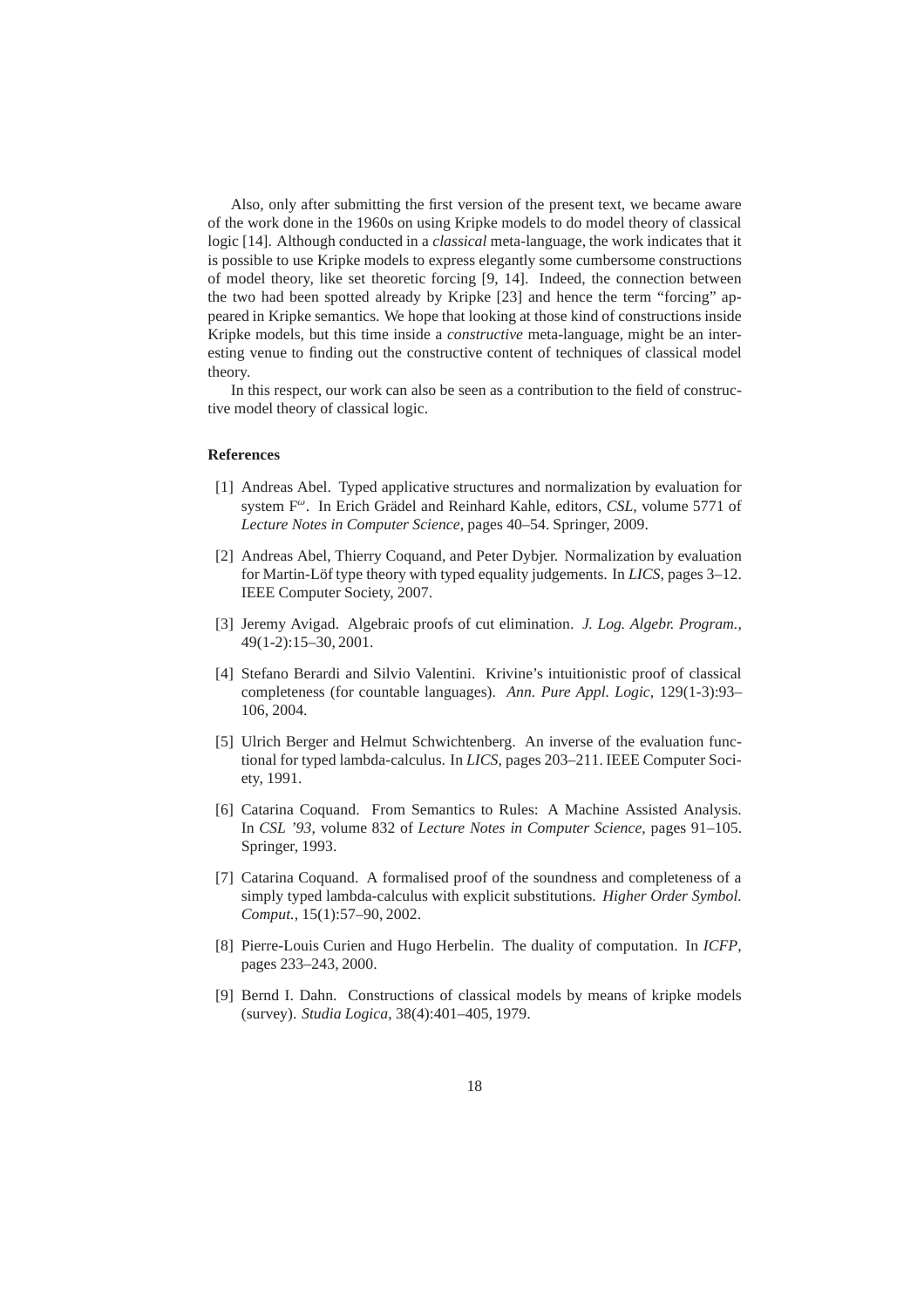- [10] Vincent Danos, Jean-Baptiste Joinet, and Harold Schellinx. Computational isomorphisms in classical logic. *Theor. Comput. Sci.*, 294(3):353–378, 2003.
- [11] Olivier Danvy. Type-directed partial evaluation. In *POPL*, pages 242–257, 1996.
- [12] Andrzej Filinski and Henning Korsholm Rohde. A denotational account of untyped normalization by evaluation. In Igor Walukiewicz, editor, *FoSSaCS*, volume 2987 of *Lecture Notes in Computer Science*, pages 167–181. Springer, 2004.
- [13] Marcelo P. Fiore, Roberto Di Cosmo, and Vincent Balat. Remarks on isomorphisms in typed lambda calculi with empty and sum types. *Ann. Pure Appl. Logic*, 141(1-2):35–50, 2006.
- [14] Melvin Fitting. *Intuitionistic Logic, Model Theory, and Forcing*. North-Holland Publishing Co., 1969.
- [15] Gerhard Gentzen. Die Widerspruchsfreiheit der reinen Zahlentheorie. *Math. Ann.*, 112(1):493–565, 1936.
- [16] Kurt Gödel. Zur intuitionistischen Arithmetik und Zahlentheorie. *Ergebnisse eines mathematischen Kolloquiums*, 4:34–38, 1933.
- [17] Timothy Griffin. A formulae-as-types notion of control. In *POPL*, pages 47–58, 1990.
- [18] Hugo Herbelin. C'est maintenant qu'on calcule: au coeur de la dualité. Habilitation thesis, University Paris 11, Dec. 2005.
- [19] Hugo Herbelin and Gyesik Lee. Forcing-based cut-elimination for gentzen-style intuitionistic sequent calculus. In Hiroakira Ono, Makoto Kanazawa, and Ruy J. G. B. de Queiroz, editors, *WoLLIC*, volume 5514 of *Lecture Notes in Computer Science*, pages 209–217. Springer, 2009.
- [20] Danko Ilik. Formalisation in Coq of the non-quantifier fragment of completeness for call-by-name classical Kripke models, 2009. http://www.lix.polytechnique.fr/∼danko/code/kripke style class.
- [21] Georg Kreisel. On Weak Completeness of Intuitionistic Predicate Logic. *J. Symb. Log.*, 27(2):139–158, 1962.
- [22] Saul Kripke. A Completeness Theorem in Modal Logic. *J. Symb. Log.*, 24(1):1– 14, 1959.
- [23] Saul Kripke. Semantical considerations on modal and intuitionistic logic. *Acta Philos. Fennica*, 16:83–94, 1963.
- [24] Jean-Louis Krivine. Une preuve formelle et intuitionniste du théorème de complétude de la logique classique. *Bulletin of Symbolic Logic*, 2(4):405–421, 1996.